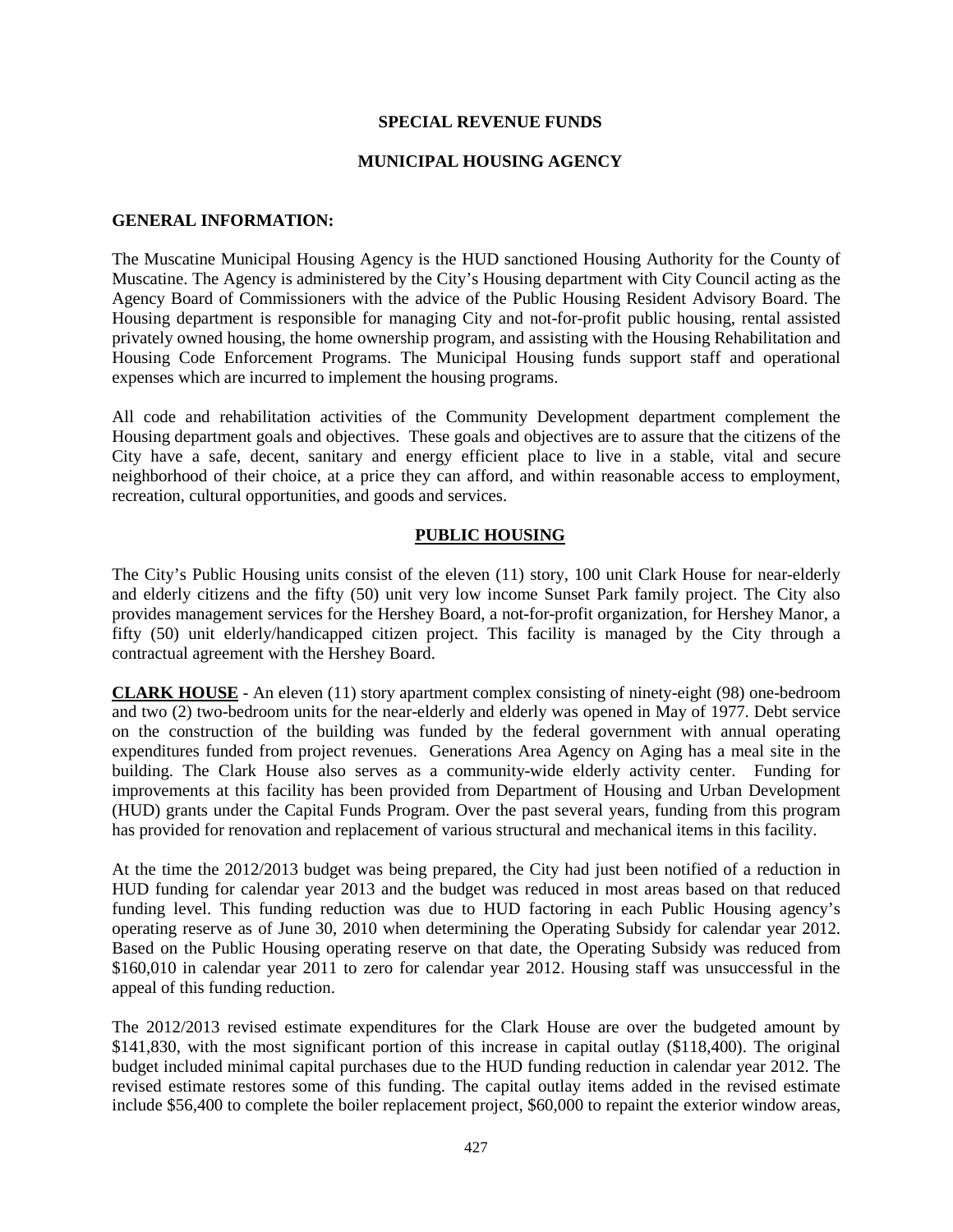and \$2,000 to install additional security cameras. There were also increases in personal services of \$9,570, commodities of \$5,230, and contractual services of \$8,630. The personal services increase is due to retirement pay for the former Housing Specialist and the new Housing Specialist having family health insurance. The commodities and contractual services increases are primarily due to increases in repair and maintenance supplies and services. These costs include \$5,000 for the insurance deductible for water damage repairs at this facility.

The Clark House budgeted expenditures for fiscal year 2013/2014 total \$541,330. This is an \$18,540 (3.6%) increase from the 2012/2013 budget primarily due to increased personal services and capital outlay costs.

The 2012/2013 revised estimate revenues for the Clark House are \$124,800 higher than the original budget. This is primarily due to drawing down \$200,000 of HUD Capital Funds compared to the \$85,500 in the original budget. As noted above, the original 2012/2013 budget included minimal capital purchases due to the uncertainty in HUD funding, and the revised estimate restores funding for several capital purchases.

The 2013/2014 budgeted revenues for the Clark House total \$538,900 which is \$43,000 more than the original 2012/2013 budget. The 2013/2014 budget includes a full year of HUD Operating Subsidy estimated at \$87,400 which is \$32,100 higher than the 2012/2013 budget of \$55,300 which reflected no funding in the first half of the fiscal year (calendar year 2012). The 2013/2014 budgeted revenues also include \$87,000 in HUD Capital Funds, \$322,000 in rents, \$30,000 in cable fees, and \$12,500 in other income, primarily laundry fees.

The Clark House and Sunset Park are considered one project by HUD for accounting purposes. In the 2012/2013 revised estimate the combined Clark House and Sunset Park revenues are \$908,600 and the combined expenditures are \$969,470. This will result in a \$60,870 decrease in the operating reserve to \$184,923 at the end of 2012/2013. This decrease is due to receiving no HUD Operating Subsidy in calendar year 2012.

The 2013/2014 budgeted expenditures for the Clark House and Sunset Park total \$847,980 and revenues are budgeted at \$825,620. This will decrease the operating reserve by \$22,360 to \$162,563 at the end of 2013/2014. The combined public housing revenue estimate includes a total of \$150,000 of HUD Capital Funds, \$200,400 in HUD Operating Subsidy, and \$432,000 in rents.

**SUNSET PARK** - The Sunset Park Housing units are located on Houser Street north of the Muscatine Slough. The Sunset Park facility is a 50-unit apartment complex consisting of two, three, and four bedroom units for very low income families. The facility is funded similar to the Clark House. The federal government funded the debt service for the construction. Rental income is used to provide funds for the operation and maintenance of the facility.

The 2012/2013 revised estimate expenditures for Sunset Park are \$13,250 higher than the original budget. As discussed in the Clark House narrative above, the original 2012/2013 budget included expenditure reductions due to receiving no HUD Operating Subsidy funds in calendar year 2012. The revised estimate restores funding for a portion of those reductions. The revised estimate for personal services is \$5,450 higher than the original budget primarily due to restoring part-time hours for the Section 3 Program worker. There were also increases in commodities (\$4,600) and contractual services (\$900) for increased repair and maintenance supplies and services, and an increase in capital outlay (\$2,300).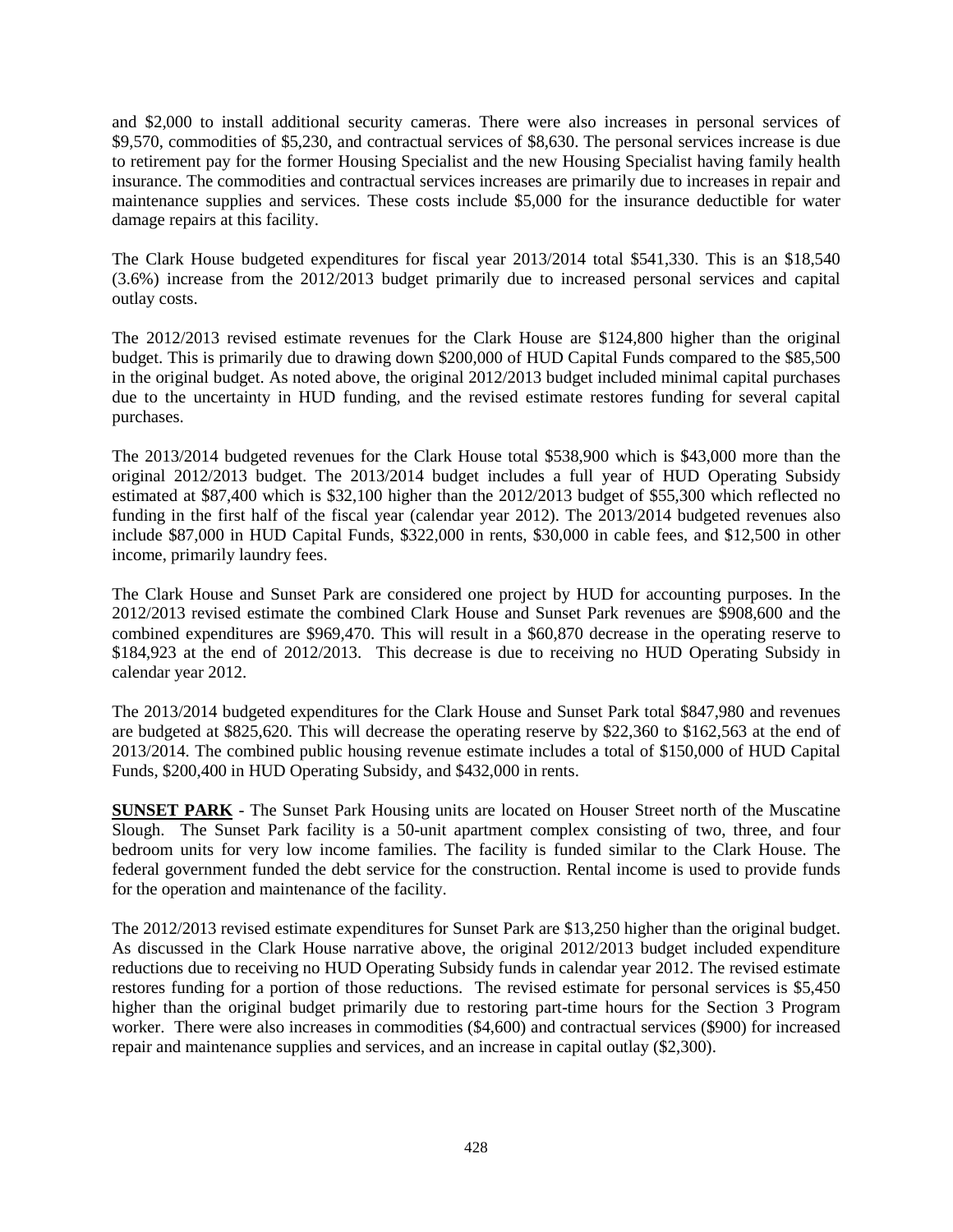The 2013/2014 Sunset Park budgeted expenditures are \$15,050 (5.2%) more than the 2012/2013 budget primarily due to increased personal services and capital outlay costs. The 2013/2014 budget includes 20 hours/week for the part-time Section 3 Program worker (reduced in the original 2012/2013 budget to 15 hours/week).

Revised estimate revenues for Sunset Park are \$82,560 more than the original budget primarily due to (1) increased rents of \$18,000, (2) drawing down \$37,380 more in HUD Capital Funds than in the original budget, and (3) an estimated \$26,300 increase in the portion of the HUD Operating Subsidy allocated to Sunset Park.

Revenues for Sunset Park for 2013/2014 are estimated at \$286,720 which includes \$110,000 in rents, \$113,000 in HUD Operating Subsidy, and \$63,000 in HUD Capital Funds.

**HERSHEY MANOR** - The site for this project was formerly occupied by the Hershey Nursing Home near the intersection of Parham and Mulberry streets. The site was rezoned by the City in 1982 to accommodate this elderly/handicapped citizen project. The Hershey Board, a non-profit organization, discontinued the nursing home operation and the structure was demolished in 1983. This project, unlike the Clark House and Sunset Park projects, requires that the payment of principal and interest for the construction of the facility be paid by the housing program.

Since 1983, the City has provided management services for this facility at the request of the Hershey Board. All costs associated with the operation of the project are charged directly to the Hershey Manor Housing Fund, including a payment to the City of 5% of the operating revenues of the project as a management fee according to the City's current agreement with the Hershey Board. From this management fee, the City funds 10% of the Housing Administrator's wages and benefit costs with the remainder of the management fee credited to the General Fund to fund accounting and general administrative costs. In addition to the allocation of the Housing Administrator, staff consists of a halftime Custodian, a part-time Housing Specialist, 25% of a Maintenance Repairperson, and 10% of the Housing Maintenance Supervisor/Inspector.

The revised estimate expenditures are \$9,830 higher than the original budget primarily due to increased repair and maintenance supplies and services.

The estimated expenditures for fiscal year 2013/2014 of \$400,350 are \$6,760 (1.7%) lower than the original 2012/2013 budget. This overall decrease is primarily due to a reduction of \$19,200 in capital outlay. This reduction has been partially offset by increases in personal services (\$4,140), commodities (\$2,800), and contractual services (\$8,710). Budgeted capital outlay items include carpet replacement in five apartments (\$3,200), appliance replacements (\$2,000), an asphalt overlay for the driveway (\$36,800), installation of five additional parking stalls (\$11,000), and an energy audit (\$5,000). Capital costs for Hershey Manor are funded from the Replacement Reserve. Budgeted expenditures in 2013/2014 also include \$113,620 for interest and mortgage insurance on the re-financed loan.

Revenues for 2013/2014 include \$158,300 in rental payments from the tenants and an estimated \$267,400 through HUD Section 8 housing assistance payments. The apartments rent for a fair market value established by HUD. Tenants pay 30% of their income for rent with the difference between the tenant rent and the fair market rent subsidized by Section 8 funds. Effective June 1, 2009 the fair market rent was set at \$682. It increased to \$708 June 1, 2010, was maintained at \$708 on June 1, 2011, and increased to \$716 on June 1, 2012. The fair market rent will increase to \$724 June 1, 2013.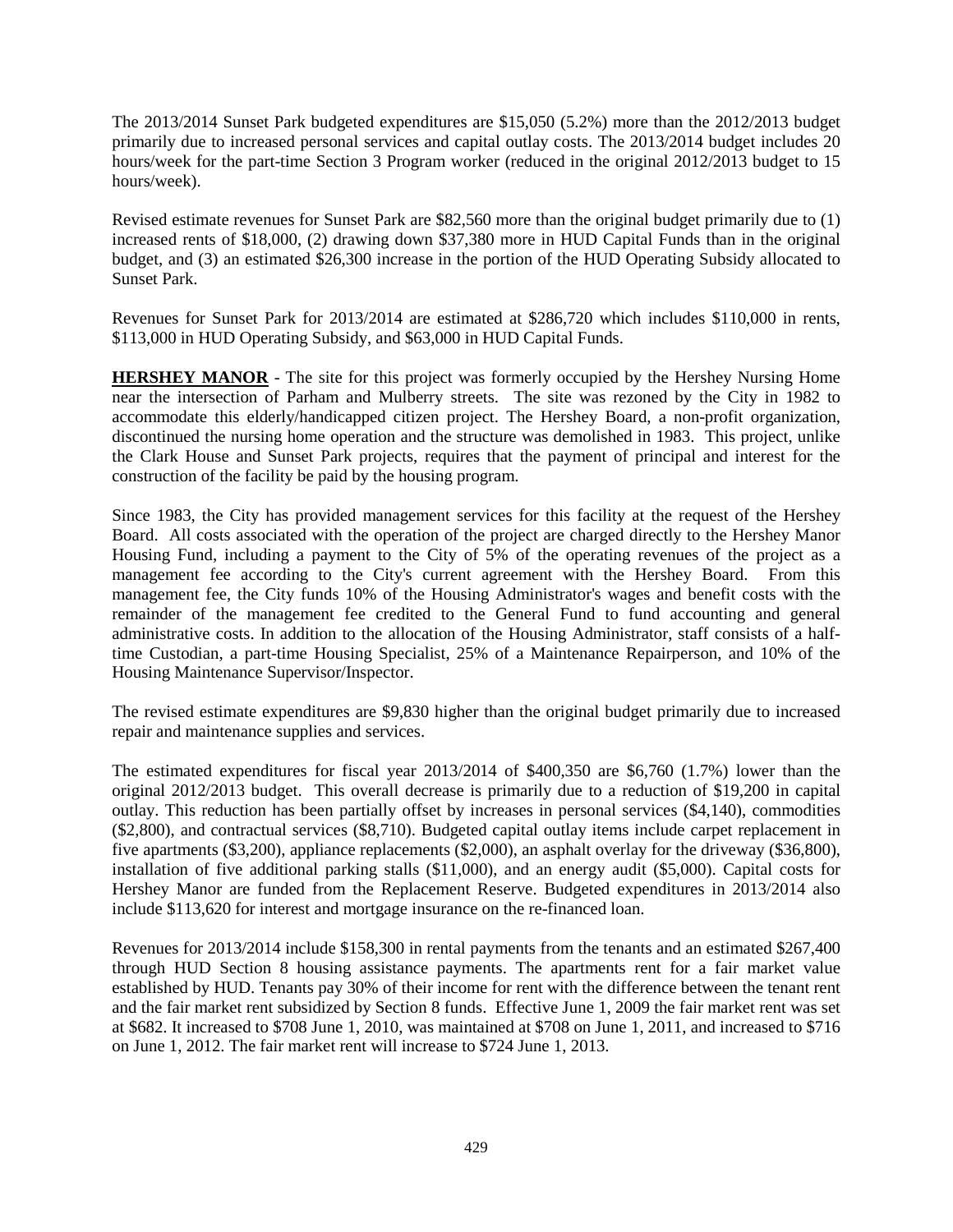# **SECTION 8 HOUSING CHOICE VOUCHER PROGRAM**

The City's Section 8 Housing Choice Voucher Program enables the City to assist up to three hundred seventy-six (376) very low-income individuals and families, who reside in Muscatine County, to live in standard privately owned housing of their choice, suitable to their needs and within their ability to pay. The program assists families, elderly, and eligible handicapped whose incomes do not exceed 50% of the area's median income at the time of admission (very low income families). The program participants seek their own housing within the County and are free to move to more desirable units at the end of the lease period.

Under the Section 8 program, tenants and landlords enter into a lease agreement establishing the terms and conditions of the lease and the landlords enter into a contract with the City for the rental assistance. The property owners retain control over their property and approve the tenants. Rents including utilities are established for various bedroom sized units by HUD. HUD provides funding for the program including the housing assistance payment (difference between the amount the eligible families and individuals pay toward rent, 30% to 40% of income, and the rent) and administration of the program.

For calendar year 2012 HUD made changes to how the Section 8 Voucher program funds were distributed to housing agencies. Housing agencies are required to separately account for the housing assistance payments (HAPS) funds and HUD funds for administration of the program. As part of the HUD funding for 2012 housing agencies were required to use previous year unspent HAP funds to fund a portion of the current year HAP payments. This resulted in a HAPS reserve at the end of 2011/2012 of \$138,799 compared to \$270,868 at the end of 2010/2011. The HAPS reserve is expected to further decrease to \$50,199 at the end of 2012/2013. According to information from HUD, this was not intended to reduce the number of families and individuals receiving rent subsidies under the Section 8 Voucher program, but only to lower the reserves held by housing agencies. HUD funds for administration of the program were also reduced. While at the beginning of the 2011/2012 year the accumulated prior year Administrative Reserve was \$88,715, this was reduced to \$83,608 by the end of 2011/2012. It is expected to be further reduced to \$70,408 by the end of 2012/2013 and \$49,428 by the end of 2013/2014. Housing staff will continue to closely monitor HUD funding and revenues and expenditures for this program.

Federal contributions for fiscal year 2013/2014 are estimated at \$1,855,000 for the Section 8 Voucher Program which includes \$1,655,000 for housing assistance payments (HAPS) and \$200,000 for administration of the program. These are budget estimates based on the most recent information from HUD. The Section 8 Voucher Program budget for housing assistance payments will be adjusted if the HUD funds are lower or higher than the budget estimates. It is uncertain whether the HUD administrative fee reductions will continue in calendar years 2013 and 2014. If that would be the case, reductions in administrative costs, including staffing, would need to be considered. Based on the current average rent subsidy and the estimated calendar year 2013 funding, the City has not been provided sufficient HUD funds to provide housing assistance to the maximum number of individuals or families possible (376). The goal of the Housing staff is to maximize usage of the allowed HUD funds and to strive to obtain increased funding for housing assistance payments each year.

## **SECTION 8 FAMILY SELF-SUFFICIENCY PROGRAM**

In 2010/2011, the Housing department was notified that funding had been awarded to begin a Family Self-Sufficiency (FSS) program for the Section 8 Housing Choice Voucher Program. FSS is a HUD program that encourages communities to develop local strategies to help voucher families obtain employment that will lead to economic independence and self-sufficiency. Public Housing Authorities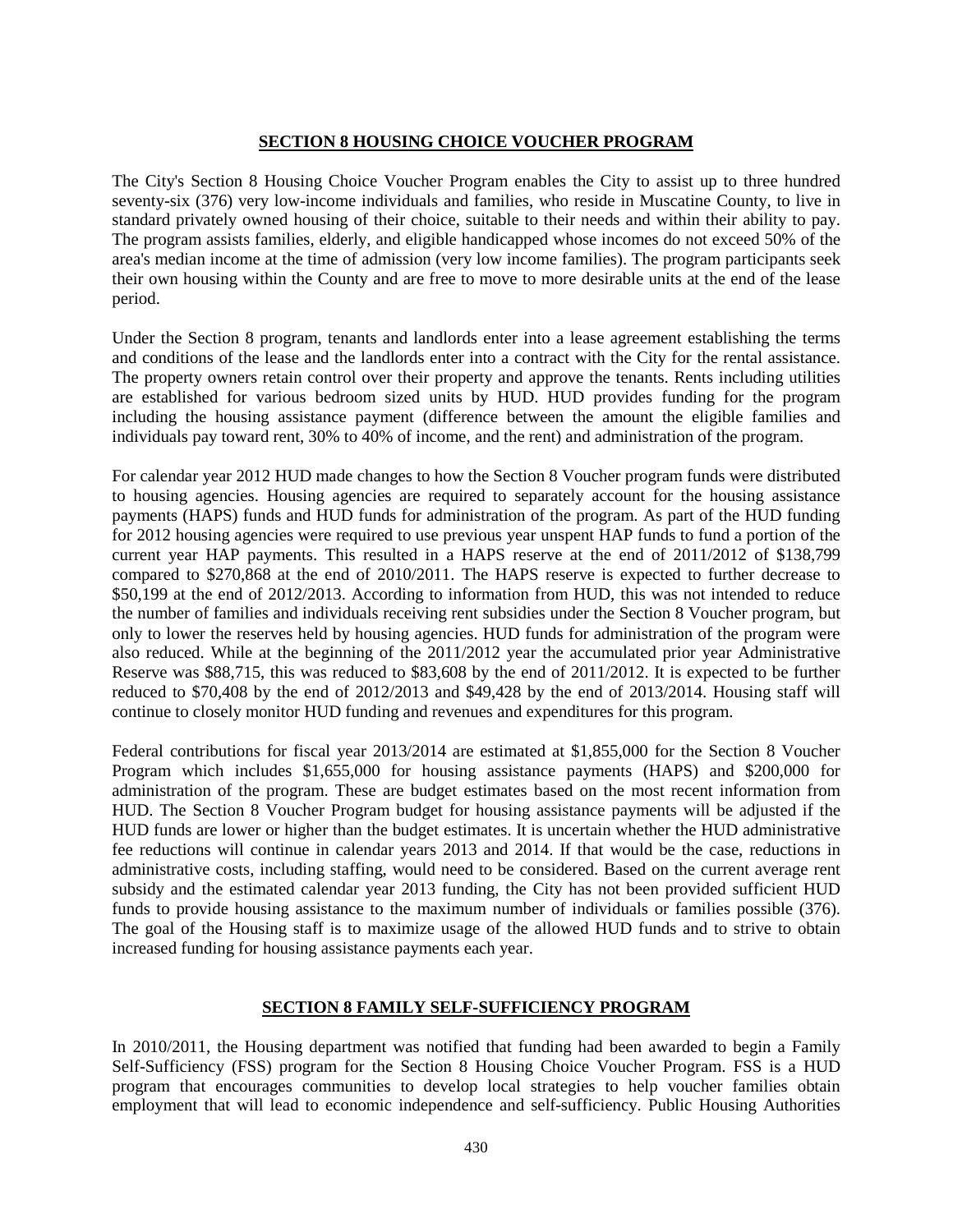(PHA's) work with welfare agencies, schools, businesses, and other local partners to develop a comprehensive program that gives FSS family members the skills and experience to enable them to obtain employment that pays a living wage. Under this program, low-income families enter into an agreement with the PHA. The families are provided opportunities for education, job training, counseling, and other forms of social skills necessary to achieve self-sufficiency and in exchange agree to successfully complete the program and abide by the program rules.

In addition to the family receiving education, training, and other skills, the PHA establishes an escrow account and credits the families for the change in family paid rent as a result of any increase in earned income during the family's participation in the FSS program. Upon successful completion of the program, the family then receives the funds that have been deposited into their escrow account.

HUD provides funding for 100% of the wages and benefits of a fulltime FSS Coordinator position. Any costs for training or other incidental expenses are funded from the Section 8 Housing Voucher Program administrative funding. The cost of the fulltime FSS Coordinator is \$58,560 for 2012/2013 and this cost will increase to \$60,600 in 2013/2014. These costs are funded 100% by HUD. Incidental expenses are estimated at \$2,200 in 2012/2013 and \$2,070 for 2013/2014. These costs are funded from the HUD funds for administration of the regular Housing Choice Voucher program.

# **HOUSING INSPECTIONS**

As part of the City's Housing Assistance Program, the City is also required to inspect each of the units receiving a rent subsidy to assure that it meets minimum housing standards. Housing inspections are the responsibility of the Housing Maintenance Supervisor/Inspector. Section 8 housing inspections will account for 25% of the Housing Maintenance Supervisor/Inspector's position for the 2013/2014 year. Housing inspection violations are required to be corrected within a specified time period.

# **HOME OWNERSHIP PROGRAM**

The Housing department reestablished the Home Ownership Program in January of 2008. This program assists first time home buyers in purchasing their own homes. This includes persons eligible and interested in purchasing a home through the Section 8 Voucher Program Home Ownership program. HUD approved the transfer of \$65,277 from the sale of the last scattered site house in 2011 to provide additional funding to continue this program. The Housing Specialist position that manages this program was increased from part-time to fulltime in 2010/2011 with 50% of the cost of that position charged to the Home Ownership Program.

The 2012/2013 revised estimate includes an estimated \$43,300 in expenditures for this program and the estimated expenditures for 2013/2014 increased by \$11,700 to \$55,000. The 2013/2014 budget increase is primarily due to the addition of \$10,000 for down payment and closing cost assistance for those completing the home ownership class and purchasing a home, if they meet the income eligibility requirements for this assistance. This is expected to assist ten (10) new home owners with these costs. This \$10,000 allocation is being funded with funds repaid to the City according to provisions of prior year housing rehabilitation agreements funded from Community Development Block Grant (CDBG) funds. This is expected to be a one-time allocation for this assistance.

The Local Housing Trust will provide \$19,800 of funding for the Home Ownership Program in 2012/2013 and is expected to fund \$17,000 in 2013/2014. There is currently a sufficient fund balance available for this program due to the sales proceeds from the scattered site housing units. The Housing department will continue to pursue other outside funding for this program with the goal of making the Home Ownership program self-sustaining in future years.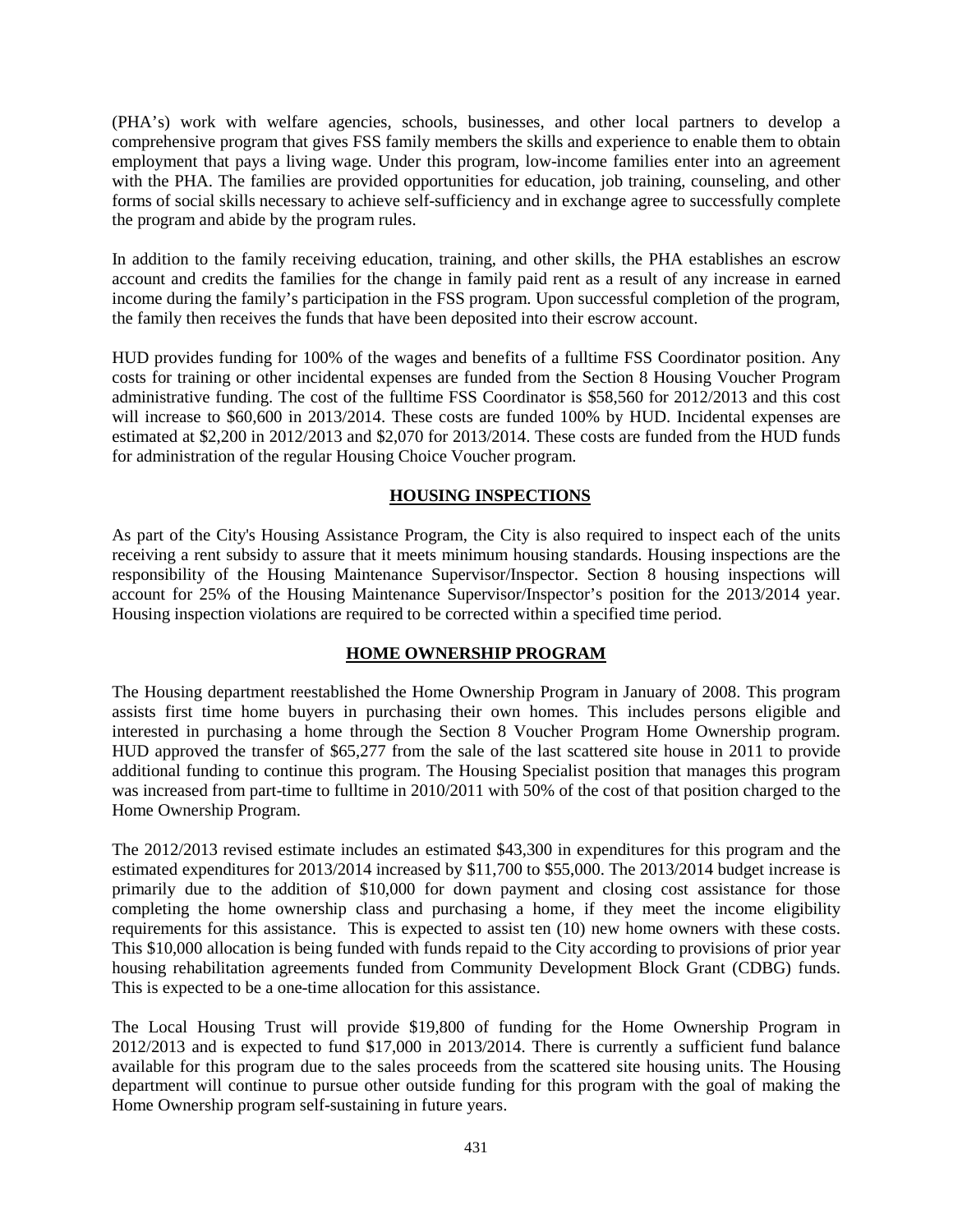#### **SUNSET PARK CHILDREN'S EDUCATION PROGRAM**

The Sunset Park Education Center opened in 2010/2011. The Sunset Park Afterschool Children's Education Program is operated every day school is in session. The program is sustained by grants and donations from the community. The 2012/2013 revised estimate includes \$13,900 in personal services for a part time program coordinator and \$7,300 for education materials and supplies. The 2013/2014 budget includes \$14,100 for the program coordinator and \$4,300 for education materials and supplies for a total budget of \$18,400. Local grants and donations are expected to fund 100% of the cost of this program.

#### **CURRENT TRENDS AND ISSUES:**

Budgeted operating expenditures for the City's Clark House, Sunset Park, Section 8 Voucher, Home Ownership Program, and Sunset Education Program total \$2,859,060 for 2013/2014 with budgeted revenues of \$2,788,620. The revenues and expenditures for the City Housing Programs are shown by program and by type in the following charts:

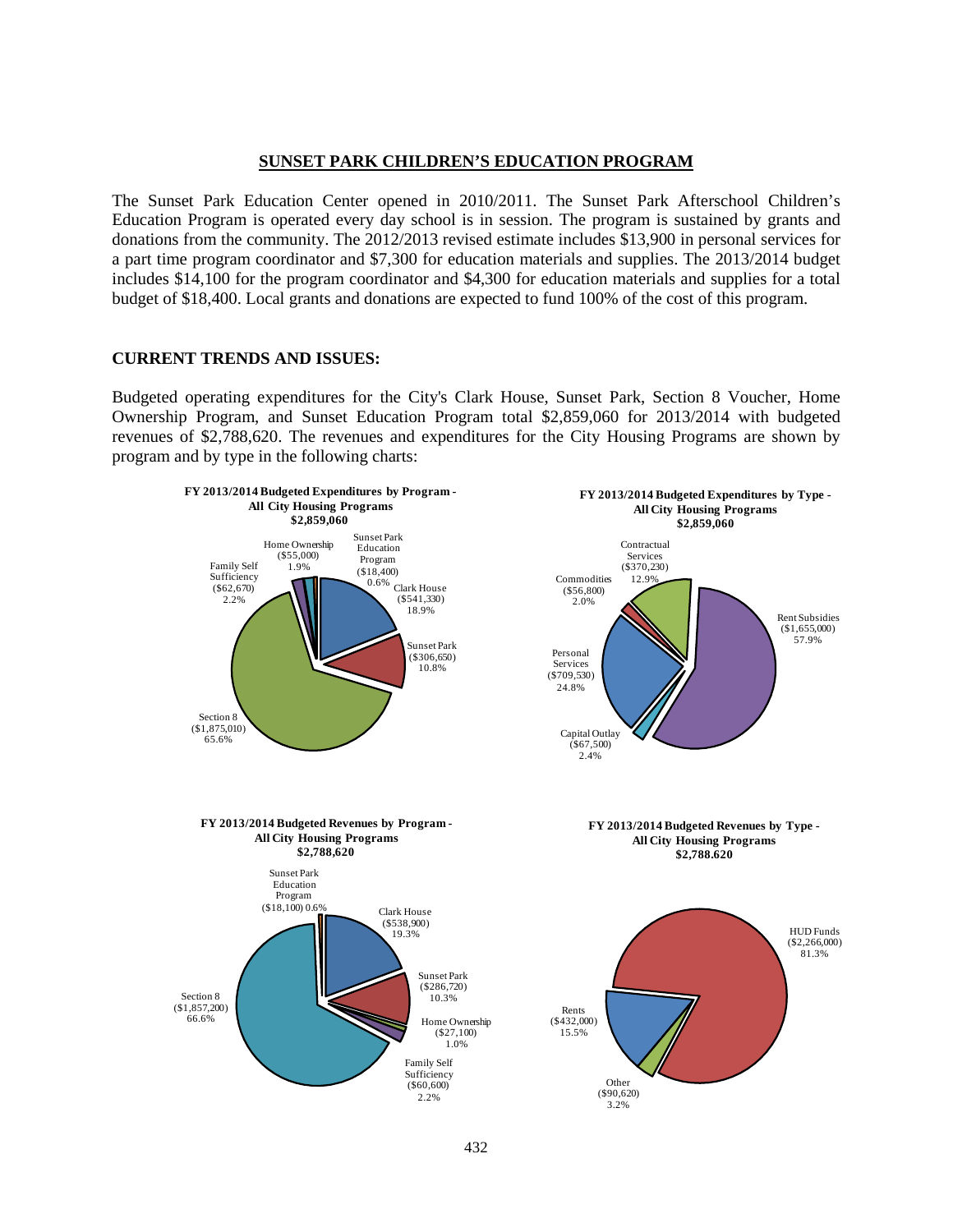The various housing budgets for 2013/2014 continue to include funds for accounting services provided by the City for the respective housing programs. These fees are based on actual staff time involved in housing accounting activities. The fees for 2013/2014 total \$54,100 and are allocated as follows:

| Clark House               | \$22,400 |
|---------------------------|----------|
| <b>Sunset Park</b>        | 11.200   |
| Section 8 Voucher Program | 20,500   |
|                           | \$54,100 |

Hershey Manor currently pays the City a management fee and consequently has not been included in the above allocation.

## **GOAL STATEMENT:**

To formulate, implement and administer programs in a nondiscriminatory manner that strive to provide to low and moderate income households who reside and/or expect to reside in the Muscatine area the opportunity to reside in a healthy, safe dwelling and neighborhood of their choice, free of major harmful environmental influences, convenient to social, cultural, educational, commercial, recreational, and economic opportunities, within a reasonable expense to income ratio.

# **PERFORMANCE MEASURES:**

|                           | <b>Actual</b> | <b>Actual</b> | Actual      | <b>Actual</b> | <b>Estimated</b> | <b>Estimated</b> |
|---------------------------|---------------|---------------|-------------|---------------|------------------|------------------|
|                           | 2008/2009     | 2009/2010     | 2010/2011   | 2011/2012     | 2012/2013        | 2013/2014        |
| <b>Section 8 Voucher</b>  |               |               |             |               |                  |                  |
| Program:                  |               |               |             |               |                  |                  |
| Unit Months Under Lease   | 4,125         | 4,269         | 4,308       | 4,393         | 4,440            | 4,440            |
| Average Units Under       |               |               |             |               |                  |                  |
| Lease                     | 344           | 356           | 359         | 366           | 370              | 370              |
| Earned Administrative Fee | \$174,203     | \$211,849     | \$208,260   | \$200,245     | \$199,580        | \$200,000        |
| <b>Housing Assistance</b> |               |               |             |               |                  |                  |
| Payments                  | \$1,537,184   | \$1,579,949   | \$1,543,176 | \$1,638,189   | \$1,660,600      | \$1,655,000      |
| <b>Public Housing:</b>    |               |               |             |               |                  |                  |
| <b>Clark House</b>        |               |               |             |               |                  |                  |
| Units Available           | 100           | 100           | 100         | 100           | 100              | 100              |
| Days Units Vacant         | Not tracked   | 996           | 704         | 703           | 730              | 730              |
| Percent Days Vacant to    |               |               |             |               |                  |                  |
| Days                      | Not tracked   | 2.73%         | 1.93%       | 1.93%         | 2.00%            | 2.00%            |
| <b>Sunset Park</b>        |               |               |             |               |                  |                  |
| Units Available           | 52            | 51            | 51          | 50            | 50               | 50               |
| Days Units Vacant         | Not tracked   | 389           | 283         | 397           | 365              | 365              |
| Percent Days Vacant to    |               |               |             |               |                  |                  |
| Days Available            | Not tracked   | 2.09%         | 1.52%       | 2.18%         | 2.00%            | 2.00%            |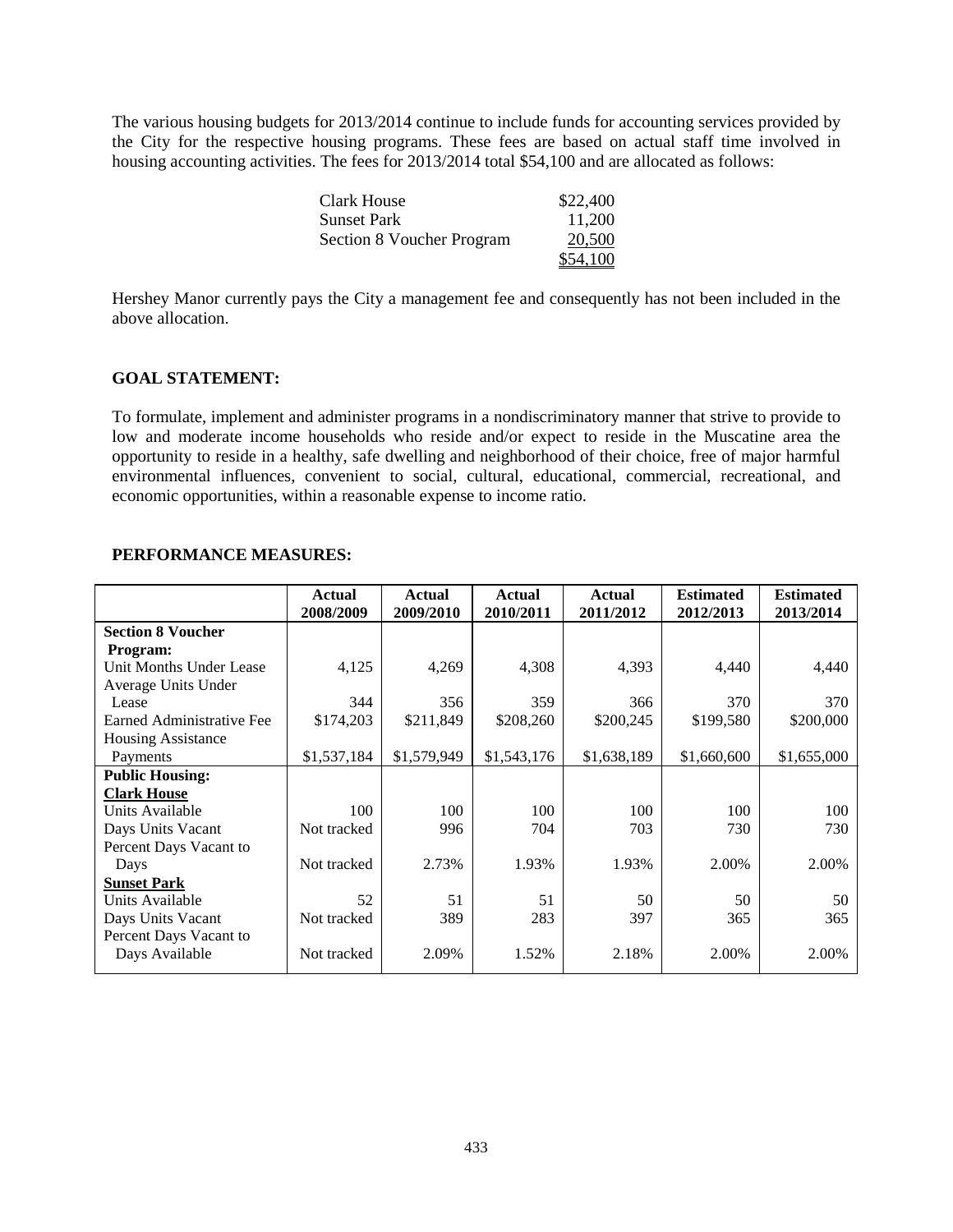|                                   | Actual<br>2008/2009 | <b>Actual</b><br>2009/2010 | <b>Actual</b><br>2010/2011 | <b>Actual</b><br>2011/2012 | <b>Estimated</b><br>2012/2013 | <b>Estimated</b><br>2013/2014 |
|-----------------------------------|---------------------|----------------------------|----------------------------|----------------------------|-------------------------------|-------------------------------|
| <b>Combined Public Housing</b>    |                     |                            |                            |                            |                               |                               |
| Units Available                   | 152                 | 151                        | 151                        | 150                        | 150                           | 150                           |
| <b>Total Days Units Available</b> | 55,480              | 55,115                     | 55,115                     | 54,750                     | 54,750                        | 54,750                        |
| Days Units Vacant                 | 1,219               | 1,385                      | 987                        | 1,100                      | 1,095                         | 1,095                         |
| Percent Days Vacant               |                     |                            |                            |                            |                               |                               |
| to Days Available                 | 2.20%               | 2.51%                      | 1.79%                      | 2.01%                      | 2.00%                         | 2.00%                         |
| <b>Hershey Manor:</b>             |                     |                            |                            |                            |                               |                               |
| Units Available                   | 50                  | 50                         | 50                         | 50                         | 50                            | 50                            |
| Days Units Available              | 18,250              | 18,250                     | 18,250                     | 18,250                     | 18,250                        | 18,250                        |
| Days Units Vacant                 | 329                 | 706                        | 224                        | 805                        | 365                           | 365                           |
| Percent Days Vacant to Days       |                     |                            |                            |                            |                               |                               |
| Available                         | 1.80%               | 3.87%                      | 1.23%                      | 4.41%                      | 2.00%                         | 2.00%                         |
| Homeownership:                    |                     |                            |                            |                            |                               |                               |
| Clients Completing 8 hour         |                     |                            |                            |                            |                               |                               |
| Class                             | N/A                 | 12                         | 54                         | 48                         | 50                            | 50                            |
| HUD (9902) Individual             |                     |                            |                            |                            |                               |                               |
| Counseling                        | N/A                 | 22                         | 97                         | 90                         | 120                           | 120                           |
| Clients <80% Median Income        | N/A                 | 12                         | 139                        | 130                        | 115                           | 115                           |
| <b>Clients Purchased Housing</b>  | N/A                 | $\boldsymbol{0}$           | 29                         | 19                         | 22                            | 25                            |
| Section 8 Homeownership           | 2                   | $\overline{2}$             | 3                          | $\overline{2}$             | $\overline{2}$                | $\overline{2}$                |
| <b>Family Self Sufficiency:</b>   |                     |                            |                            |                            |                               |                               |
| <b>Total Participants</b>         | N/A                 | N/A                        | 25                         | 32                         | 32                            | 32                            |
| Participants with Escrow          |                     |                            |                            |                            |                               |                               |
| Balance                           | N/A                 | N/A                        | $\overline{2}$             | 10                         | 15                            | 17                            |
| Participants Enrolled in          |                     |                            |                            |                            |                               |                               |
| Education                         | N/A                 | N/A                        | $\Omega$                   | 8                          | 11                            | 13                            |
| <b>Participants Becoming</b>      |                     |                            |                            |                            |                               |                               |
| Employed                          | N/A                 | N/A                        | $\overline{7}$             | 14                         | 18                            | 20                            |
| <b>Sunset Park Afterschool</b>    |                     |                            |                            |                            |                               |                               |
| Program:                          |                     |                            |                            |                            |                               |                               |
| Number of Days of Operation       | N/A                 | N/A                        | 53                         | 172                        | 170                           | 170                           |
| Number of Students                |                     |                            |                            |                            |                               |                               |
| Registered                        | N/A                 | N/A                        | 17                         | 26                         | 24                            | 24                            |
| Average Number of                 |                     |                            |                            |                            |                               |                               |
| Participating Students            | N/A                 | N/A                        | 9                          | 11                         | 14                            | 15                            |
| Number of Instructional           |                     |                            |                            |                            |                               |                               |
| Hours                             | N/A                 | N/A                        | 977                        | 2,443                      | 2,380                         | 2,550                         |
| <b>Total Books Read by</b>        |                     |                            |                            |                            |                               |                               |
| <b>Students</b>                   | N/A                 | N/A                        | 450                        | 1,456                      | 1,550                         | 1,600                         |
| Average Books Read per            |                     |                            |                            |                            |                               |                               |
| Student                           | $\rm N/A$           | N/A                        | 27                         | 132                        | 111                           | 107                           |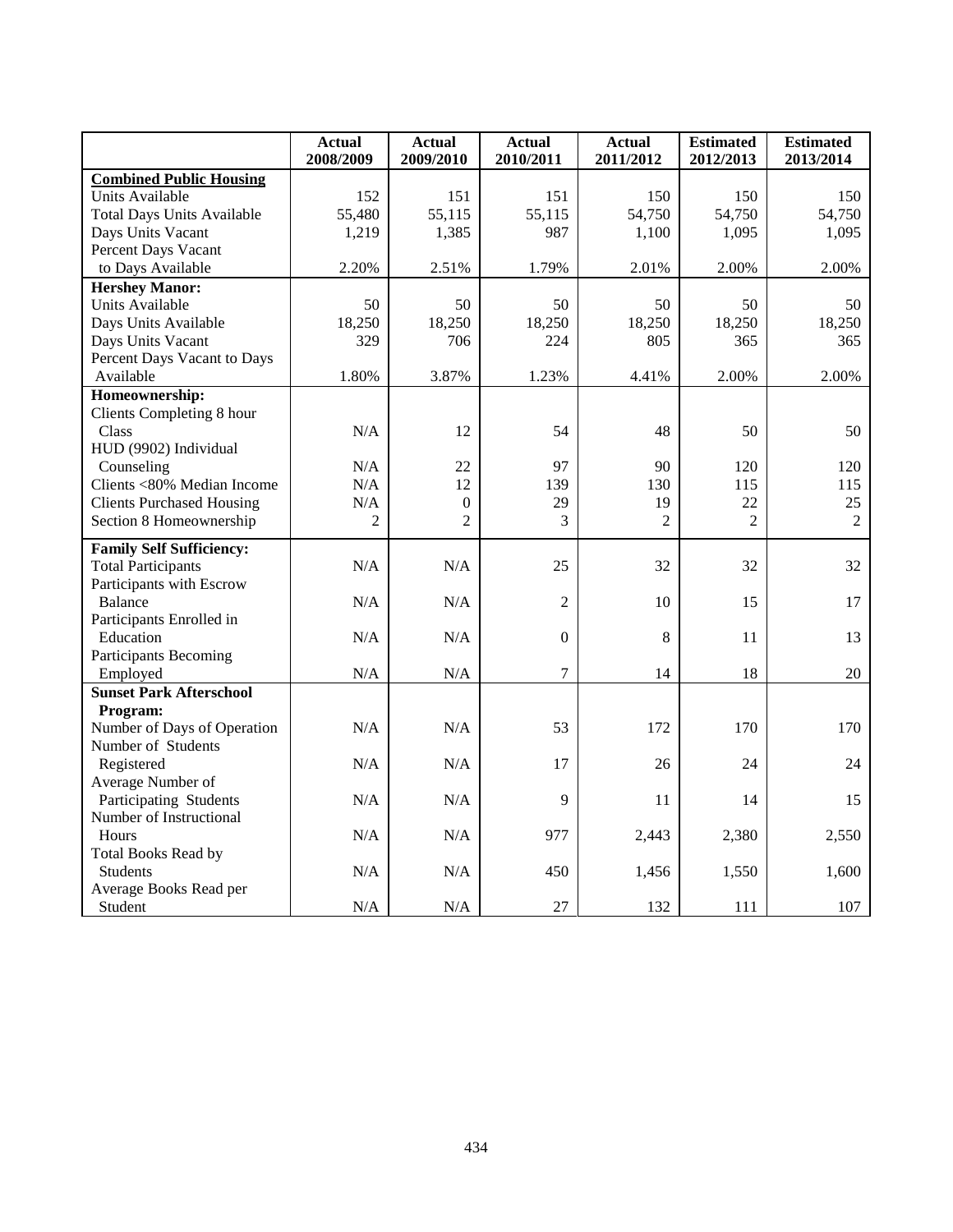## **RECENT ACCOMPLISHMENTS:**

## **Home Ownership Program**

In September 2012, the Muscatine Municipal Housing Agency became an official stand-alone HUD Housing Counseling Agency, allowing the Housing Agency to seek funding for this program directly from HUD.

In calendar year 2012 the Home Ownership program received \$20,263 in funding from the Local Housing Trust to be used as an operating subsidy. The calendar year 2013 grant is expected to be approximately \$18,000.

In February 2013, the Housing Counselor attended the Atlanta Neighborworks training to maintain his counseling certification.

In 2012 the Home Ownership Program was allocated \$10,000 in funding from the City's CDBG owner occupied housing rehabilitation program. These funds will go toward down payment and closing cost assistance for first time home buyers.

The housing counselor recently developed a six month plan that has been approved by the Housing Administrator. This plan is focused on increasing participation and meeting the program's fiscal year 2012/2013 and 2013/2014 objectives.

## **Sunset Park After School Program**

The program's objectives are to provide support and resources to assist students' efforts to complete required school assignments and improve skill sets necessary to achieve academic success. The program also strives to support Sunset Park's families in their efforts to ensure their children's academic success by preparing them for future opportunities and offering enrichment activities that might otherwise be out of reach.

The afterschool program was open 172 days during the 2011/2012 school year. There were 26 registered students, an average daily attendance of 11 students, and a total of 2,443 instructional student hours. According to national statistics, a child who is not proficient at reading by the end of third grade is four times more likely to drop out of school and four times more likely to enter the prison system. In 2011/2012, students in the afterschool program read 1,456 books, an average of 160 books per student, for the school year. The majority of the students are elementary age children.

Statistics for the current 2012/2013 school year through November are shown in the chart below. In October three new students were added and one additional was added in November. The average attendance dropped in November to 12 students, however, there are 10 students who have 80% attendance or better.

|                             | <b>Aug.20-Sept.28</b> | <b>Oct.1-30</b> | <b>Nov. 1-30</b> | YTD   |
|-----------------------------|-----------------------|-----------------|------------------|-------|
| <b>Students Registered</b>  |                       |                 |                  |       |
| <b>Days Open</b>            | 29                    |                 |                  |       |
| <b>Average Attendance</b>   |                       |                 |                  |       |
| <b>Hours of Instruction</b> | 513                   | 434             | 372              | 1,319 |
| <b>Books Read</b>           | 265                   | 310             | 220              | 795   |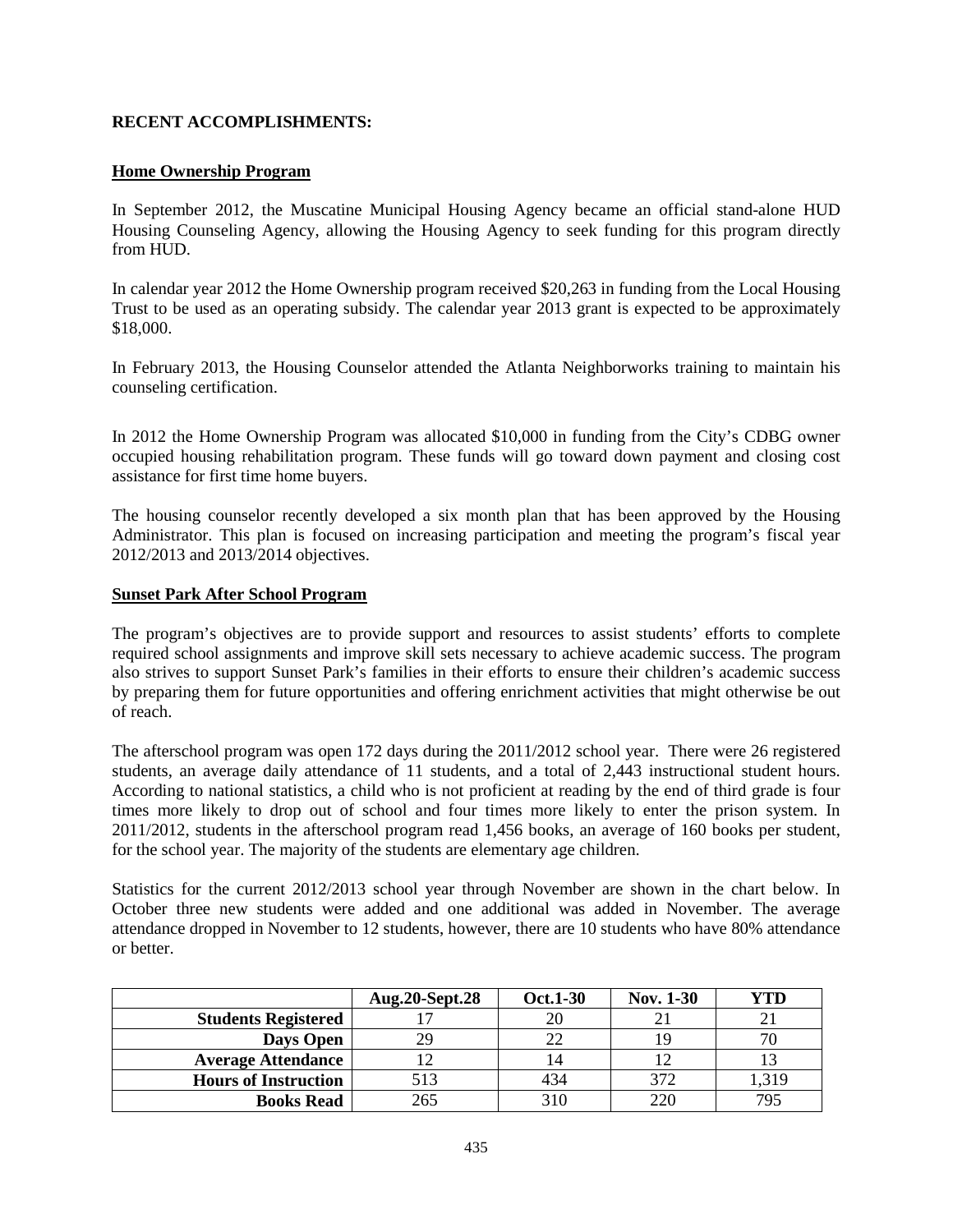The students who come regularly have shown gains in Xtra Math and are reading at grade level. They are also learning the weekly spelling words. Three students, one  $2<sup>nd</sup>$  grade, one  $3<sup>rd</sup>$  grade, and one  $6<sup>th</sup>$ , have finished the additional basic facts in Xtra Math. One  $6<sup>th</sup>$  grade student has finished the basic facts in addition, subtraction, multiplication, and division. Staff is pleased that most of the students are excited about learning and doing well in school.

People from the community continue to do Enrichment Programs for the students. These include Americorp volunteers with the ISU Extension office, Kevin Zidarich, a natural resource specialist with the US Army Corp of Engineers, and Kelly Gallespie, a nurse with Public Health.

This year a request will again be made to the United Way for \$15,000 to fund part of the costs of the program. The Kids First fund has also contributed \$1,250 annually for healthy snacks for the children. This program has also benefited from the transfer of \$10,000 in proceeds from the City's Owner Occupied Housing Rehabilitation program that will go toward the purchase of a laptop computer, three one-year software subscriptions for educational activities and testing, and an internet television and mount used for classroom enrichment.

## **Section 8 Housing Voucher Program**

Federal changes in this program will be ongoing which will require housing staff to remain flexible and diligent. HUD has reduced administrative fees to rates not seen in 36 years. This, along with other federally mandated program rule changes, will place a great deal of pressure on this program over the next 18 months. The actual funding levels for calendar year 2013 have not yet been determined, but projections have been included in the budget based on the latest information available from HUD. If income projections are reduced, staff will need to modify the budget to reflect the actual funding amount.

Annually the Section 8 Program is assessed by evaluating 13 separate program indicators. Each indicator is ranked based on quality control reviews and data collected by HUD through the on-line secure system. For fiscal year 2011/ 2012, the housing agency received a score of 96% and again received HUD's highest designation of High Performer for the fifth year in a row.

## **Clark House and Sunset Park**

Below is the official Public Housing Assessment System (PHAS) rating report for fiscal year 2011/2012. The City's Public Housing program received 95 points out of a possible 100 and achieved the High Performer rating. Because of this rating, this program will not be assessed again until the beginning of FY 2015. This is the first time the housing agency was scored under HUD's new regulations.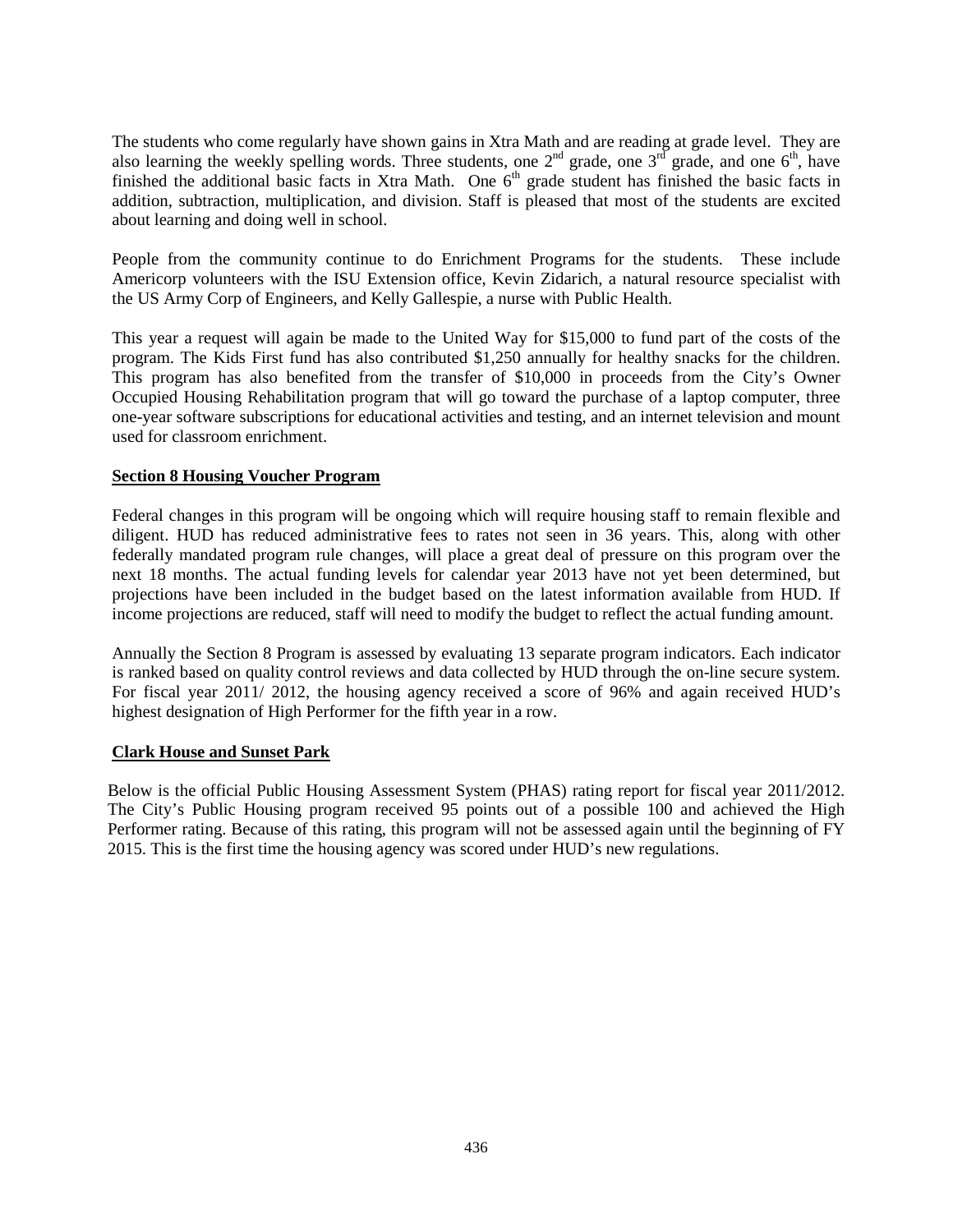| <b>PHA Information</b>  |                                                                                |                  |                                           |                       |                                     |                      |                            |                                      |                 |  |
|-------------------------|--------------------------------------------------------------------------------|------------------|-------------------------------------------|-----------------------|-------------------------------------|----------------------|----------------------------|--------------------------------------|-----------------|--|
| <b>PHA Code:</b>        | IA049                                                                          | <b>PHA Name:</b> | <b>Muscatine Municipal Housing Agency</b> | Year                  | 06/30                               |                      |                            |                                      |                 |  |
| <b>PHAS</b><br>Score:   | 95<br>Select a PHAS indicator to view details relating to the composite score. | Status:          | Designation                               |                       | <b>Small</b><br><b>Deregulation</b> |                      | <b>PHA PHAS</b><br>Status: |                                      | <b>Released</b> |  |
| <b>PHAS Indicator</b>   |                                                                                |                  |                                           | <b>Original Score</b> |                                     | <b>Maximum Score</b> |                            | Indicator/PHAS<br><b>Explanation</b> |                 |  |
| <b>Physical</b>         |                                                                                |                  |                                           | 36                    |                                     | 40                   |                            | <b>Explanation</b>                   |                 |  |
| <b>Financial</b>        |                                                                                |                  |                                           | 25                    |                                     | 25                   |                            | <b>Explanation</b>                   |                 |  |
|                         | 24<br>25<br><b>Explanation</b><br><b>Management Operations</b>                 |                  |                                           |                       |                                     |                      |                            |                                      |                 |  |
| <b>Capital Fund</b>     |                                                                                |                  |                                           | 10                    |                                     | 10                   |                            | <b>Explanation</b>                   |                 |  |
| <b>PHAS Total Score</b> |                                                                                |                  |                                           | 95                    |                                     | 100                  |                            |                                      |                 |  |

In March of 2012 the Housing Agency received notice that no operating subsidy would be received in calendar year 2012 (\$181,889 was anticipated). The housing authority submitted an appeal but it was not approved. This has greatly reduced the operating reserve and is a cause for concern going forward. Based on the 2013 operating subsidy submission request the public housing program would be eligible to receive \$217,846 for the combined Clark House and Sunset Park budget. Every year, however, HUD determines a proration factor to this calculation based on the final federal budget for this program. As of this date, it is being reported by regional HUD staff that a 92% proration is likely. This prorated amount would equal \$200,400.

In an effort to reduce maintenance and insurance costs, as well as improve the quality of life of the public housing tenants, staff is planning to pursue the possibility of making the Clark House and Sunset Park apartments smoke free environments. According to the Iowa Department of Public Health's Smoke Free website, apartment turnover costs can be nearly seven times greater when smoking is allowed. By going smoke free at the Clark House and Sunset Park Apartments, there may be reduced insurance claims and reduced maintenance costs.

## **Hershey Manor**

The Iowa Finance Authority (IFA) performed their yearly Management and Occupancy Review in June 2012 and Hershey Manor received above average ratings.

Hershey Manor staff wrote and implemented a HUD required "Rent Collection Policy" in the summer 2012. This policy was reviewed by IFA and found to be in compliance. Hershey Manor also updated the "Tenant Selection Plan" in the Spring of 2012 that was also reviewed by IFA and found to be in compliance.

Hershey Manor has maintained a 100% occupancy rating since July 2012.

Staff completed the HUD EIV training in February of 2012 and the Federal Security Awareness Training in the summer of 2012. Staff also attended the "Regional Mobility Summit" (for seniors and disabled) in November of 2012

In October of 2012 additional accounting software was purchased to streamline and improve the tenant accounts receivable and payment collection process. This assisted both the Finance department and Hershey Manor staff to improve this process.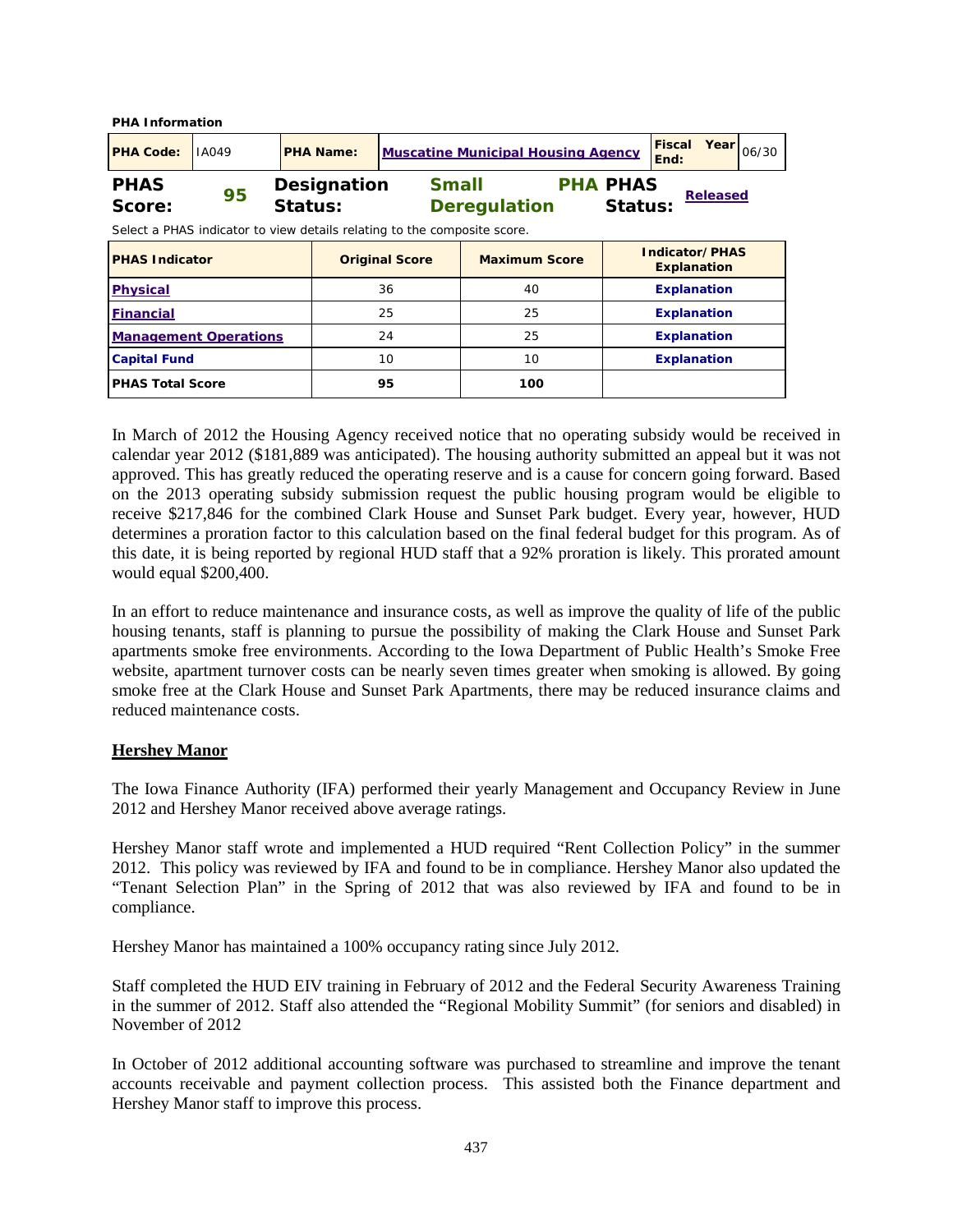The Housing Coordinator will be attending Project Based Section 8 training in 2013 and 2014. This training will provide the department with backup in case of a prolonged absence of the Hershey housing manager.

# **Family Self Sufficiency (FSS)**

As of December 1, 2012, the Muscatine Municipal Housing Agency's FSS Program is serving 29 households, with 26 of those households including children under the age of 18, for a total of 60 children. Of the 29 participating families, 3 include a member with disabilities. Eleven of the 29 participants were enrolled in college coursework during 2012 and 7 participating households had family members enrolled in GED classes. Fifteen families have a higher earned income than they did upon enrolling in FSS and have balances in their escrow accounts.

This program had one participating family become self sufficient before the five year goal and they received their escrow savings in July 2012. This was the first successful graduate in the program.

The FSS Program also saw an older participant graduate from the GED program, and she is working with SCORE and others to develop a plan to open her own small business.

On July 1, 2012 the FSS duties were transferred to a different housing staff member. This allowed the Housing staff to combine their knowledge of programs to assure continued success for participants.

# **OBJECTIVES TO BE ACCOMPLISHED IN 2013/2014:**

#### **Section 8 Voucher Program**

- \* To maintain a minimum of 370 vouchers under lease throughout fiscal year 2013/2014.
- To allocate 100% of housing assistance funding awarded.
- \* To revise and update the administrative plan.
- \* To maintain the waiting list, rent reasonableness and inspection programs, and provide quality control measures on all components.
- \* To review public housing policies and procedures and incorporate lean measures as appropriate. **(Management Agenda High Priority)**

#### **Family Self-Sufficiency (FSS) Program**

- \* To average 35 participants throughout the fiscal year.
- \* To maintain a positive escrow balance for at least 40% of participants.
- \* To obtain continued funding for the FSS program.
- \* To strengthen existing resource sharing relationships with local service providers and build relationships with at least five additional providers.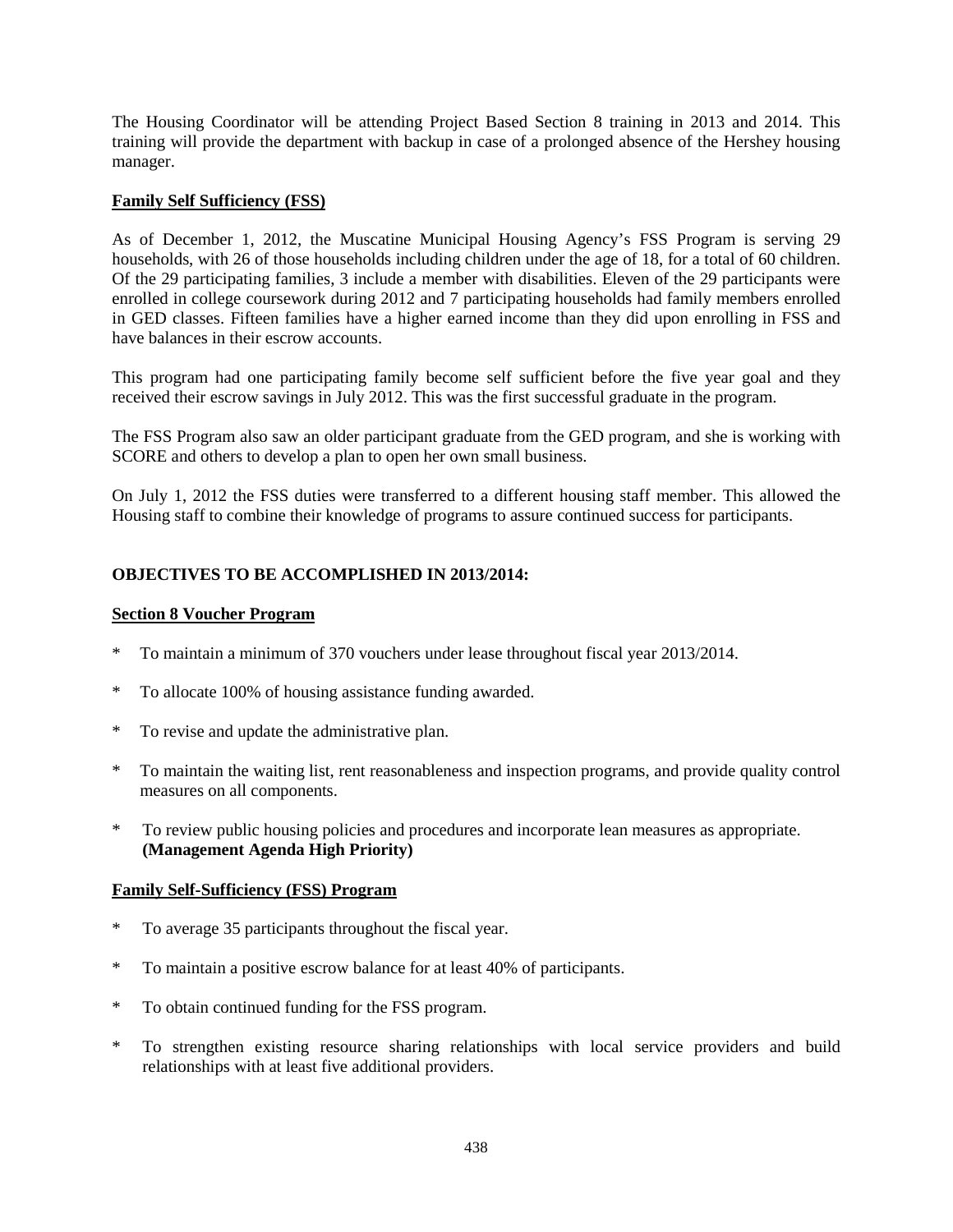\* To review FSS policies and procedures and incorporate lean measures as appropriate. **(Management Agenda High Priority)**

# **Home Ownership Program**

- \* To offer 7 Home Ownership classes in 2013/2014.
- \* To have 50 students complete the class and receive their certificate.
- \* To schedule a minimum of 120 individual one-on-one counseling sessions in areas such as Credit Awareness, Money Management, Loan Qualification, and Foreclosure Counseling.
- \* To have 25 graduates successfully close on a home purchase.
- \* To issue one Housing Choice Home Ownership Voucher to a current Section 8 participant.
- \* To review this program's policies and procedures and incorporate lean measures as appropriate. **(Management Agenda High Priority)**

## **Clark House and Sunset Park**

- \* To collect at minimum 98% of all rent due.
- \* To maintain at minimum a 98% occupancy rate.
- \* To revise and update the Public Housing Agency Continued Occupancy Plan (ACOP)
- \* To update the Public Housing lease.
- \* To commission a HUD mandated needs assessment energy audit to be used as an outline for future green and capital needs planning (target date for completed plan is August 2013).
- \* To implement a plan for converting the Clark House and Sunset Park to smoke free facilities.
- \* To revise the Public Housing rules to include provisions for smoke free environments in all public housing buildings and rental units.
- \* To review public housing policies and procedures and incorporate lean measures as appropriate. **(Management Agenda High Priority)**

## **Hershey Manor**

- \* To maintain at minimum a 98% occupancy rate.
- \* To collect at minimum 99% of all rent due.
- \* To contract for a comprehensive energy audit and needs assessment that will guide the capital improvement plan for the physical needs of Hershey Manor well into the future.
- \* To asphalt all of the driveway and parking lot.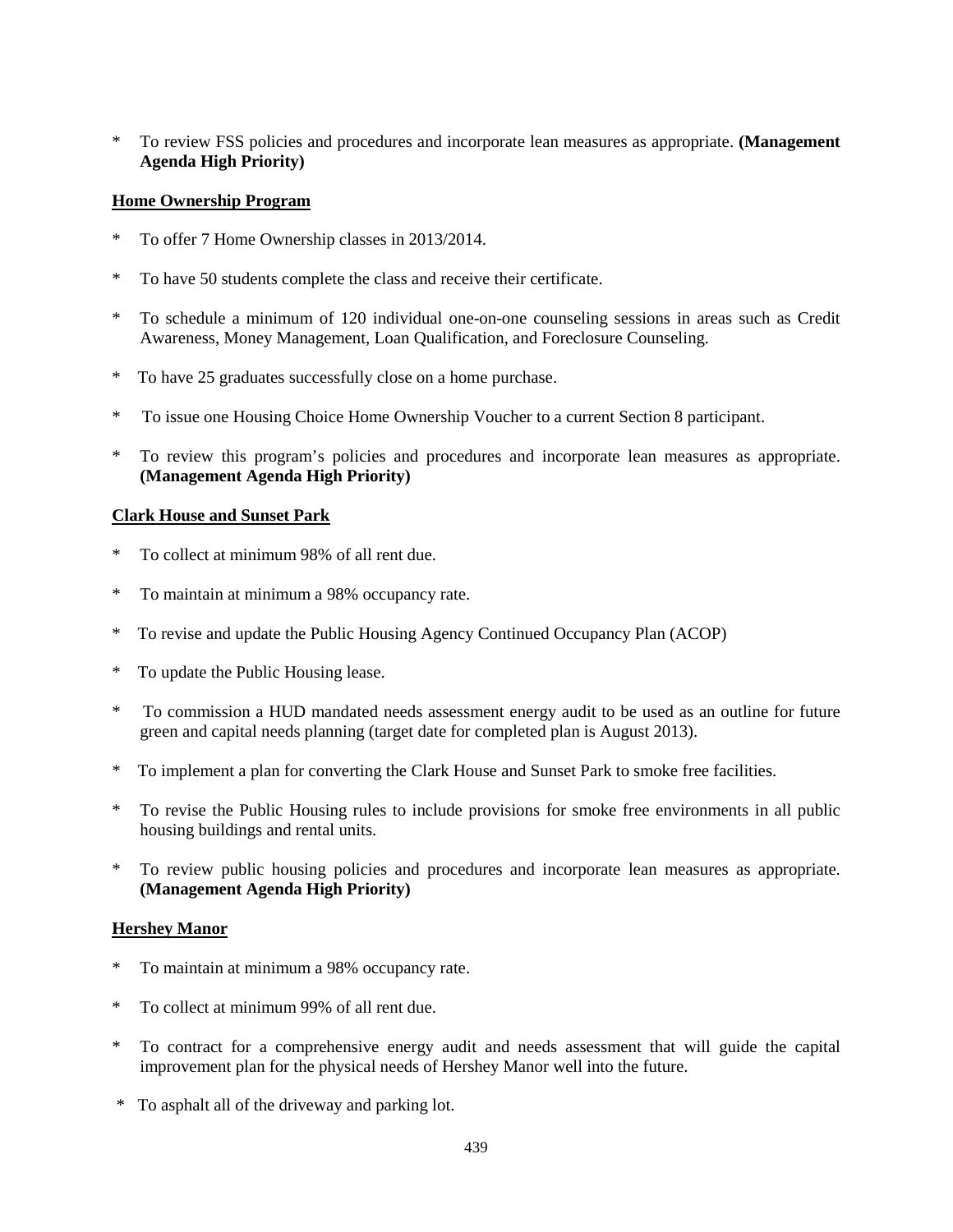- \* To install 5 new parking stalls.
- \* To continue to be proactive in reviewing department policies and procedures and incorporate lean measures as appropriate. **(Management Agenda High Priority)**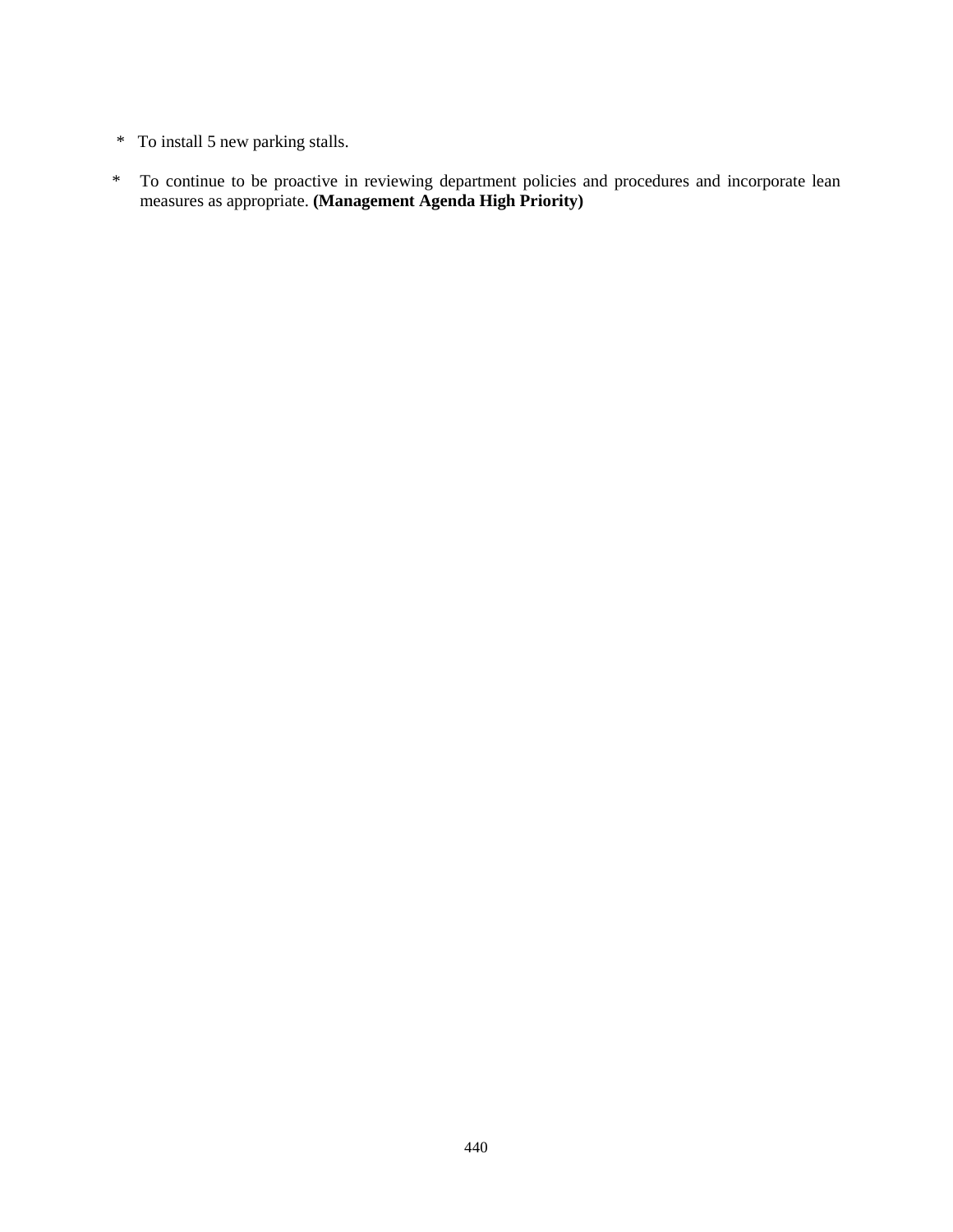#### **Public Housing Program Clark House and Sunset Park Fund Statement**

|                            |               | <b>Actual</b><br>2010/2011 |               | <b>Actual</b><br>2011/2012 |                           | <b>Budget</b><br>2012/2013 |               | <b>Revised</b><br><b>Estimate</b><br>2012/2013 |     | <b>Budget</b><br>2013/2014 |     |
|----------------------------|---------------|----------------------------|---------------|----------------------------|---------------------------|----------------------------|---------------|------------------------------------------------|-----|----------------------------|-----|
| Operating Reserve, July 1  | \$            | 839,709                    | \$            | 656,789                    | \$                        | 222,229                    | \$            | 245,793                                        |     | \$<br>184,923              |     |
| Revenues                   |               |                            |               |                            |                           |                            |               |                                                |     |                            |     |
| <b>Dwelling Rentals</b>    | \$            | 415,846                    | \$            | 434,276                    | \$                        | 408,000                    | \$            | 433,000                                        |     | \$<br>432,000              |     |
| <b>Cable Fees</b>          |               | 25,786                     |               | 29,349                     |                           | 28,000                     |               | 30,000                                         |     | 30,000                     |     |
| Federal Grants:            |               |                            |               |                            |                           |                            |               |                                                |     |                            |     |
| <b>Operating Subsidy</b>   |               | 165,584                    |               | 83,133                     |                           | 83,000                     |               | 108,000                                        | (2) | 200,400                    | (3) |
| <b>HUD Capital Funds</b>   |               | 196,691                    |               | $\mathbf{0}$               |                           | 171,000                    |               | 322,880                                        |     | 150,000                    |     |
| <b>Interest Income</b>     |               | 6,821                      |               | 3,710                      |                           | 1,340                      |               | 520                                            |     | 520                        |     |
| Sale of Property           |               | $\overline{0}$             |               | 66,253                     |                           | $\mathbf{0}$               |               | $\mathbf{0}$                                   |     | $\mathbf{0}$               |     |
| <b>Laundry Fees</b>        |               | 9,416                      |               | 9,299                      |                           | 9,400                      |               | 9,000                                          |     | 9,000                      |     |
| M iscellaneous             |               | 120                        |               | 6,580                      |                           | 500                        |               | 5,200                                          |     | 3,700                      |     |
| <b>Total Revenues</b>      | \$            | 820,264                    | \$            | 632,600                    | $\boldsymbol{\mathsf{S}}$ | 701,240                    | \$            | 908,600                                        |     | \$<br>825,620              |     |
| Funds Available            | $\mathcal{S}$ | 1,659,973                  | <sup>\$</sup> | 1,289,389                  | $\$\,$                    | 923,469                    | $\mathcal{S}$ | 1,154,393                                      |     | \$<br>1,010,543            |     |
| Expenditures               |               |                            |               |                            |                           |                            |               |                                                |     |                            |     |
| <b>Clark House</b>         | \$            | 574,851                    | \$            | 592,490                    | \$                        | 522,790                    | \$            | 664,620                                        |     | \$<br>541,330              |     |
| <b>Sunset Park</b>         |               | 427,552                    |               | 378,750                    |                           | 291,600                    |               | 304,850                                        |     | 306,650                    |     |
| <b>Scattered Sites</b>     |               | 781                        |               | 7,079                      |                           | $\boldsymbol{0}$           |               | $\mathbf{0}$                                   |     | $\boldsymbol{0}$           |     |
| Transfer to Home Ownership |               |                            |               |                            |                           |                            |               |                                                |     |                            |     |
| Program                    |               | $\boldsymbol{0}$           |               | 65,277                     |                           | $\mathbf{0}$               |               | $\mathbf{0}$                                   |     | $\overline{0}$             |     |
| Total Expenditures (1)     | $\mathcal{S}$ | 1,003,184                  | \$            | 1,043,596                  | $\boldsymbol{\mathsf{S}}$ | 814,390                    | $\mathcal{S}$ | 969,470                                        |     | \$<br>847,980              |     |
|                            | -\$           | 656,789                    | \$            | 245,793                    | \$                        | 109,079                    | -\$           | 184,923                                        |     | \$<br>162,563              |     |

1. Expenditures include changes in compensated absences and other post-employment benefits.

2. The HUD Operating Subsidy is computed by HUD on a calendar year basis. HUD changed how the Operating Subsidy was calculated for calendar year 2012. Based on the Operating Reserve balance at that time, no Operating Subsidy funds were awarded for calendar year 2012. The 2012/2013 Revised Estimate reflects the estimated HUD Operating Subsidy to be received in January through June of 2013.

 **Operating Reserve \$ (182,920) \$ (410,996) \$ (113,150) \$ (60,870) \$ (22,360)**

3. Fiscal year 2013/2014 reflects the estimated amount for a full year of HUD Operating Subsidy funding.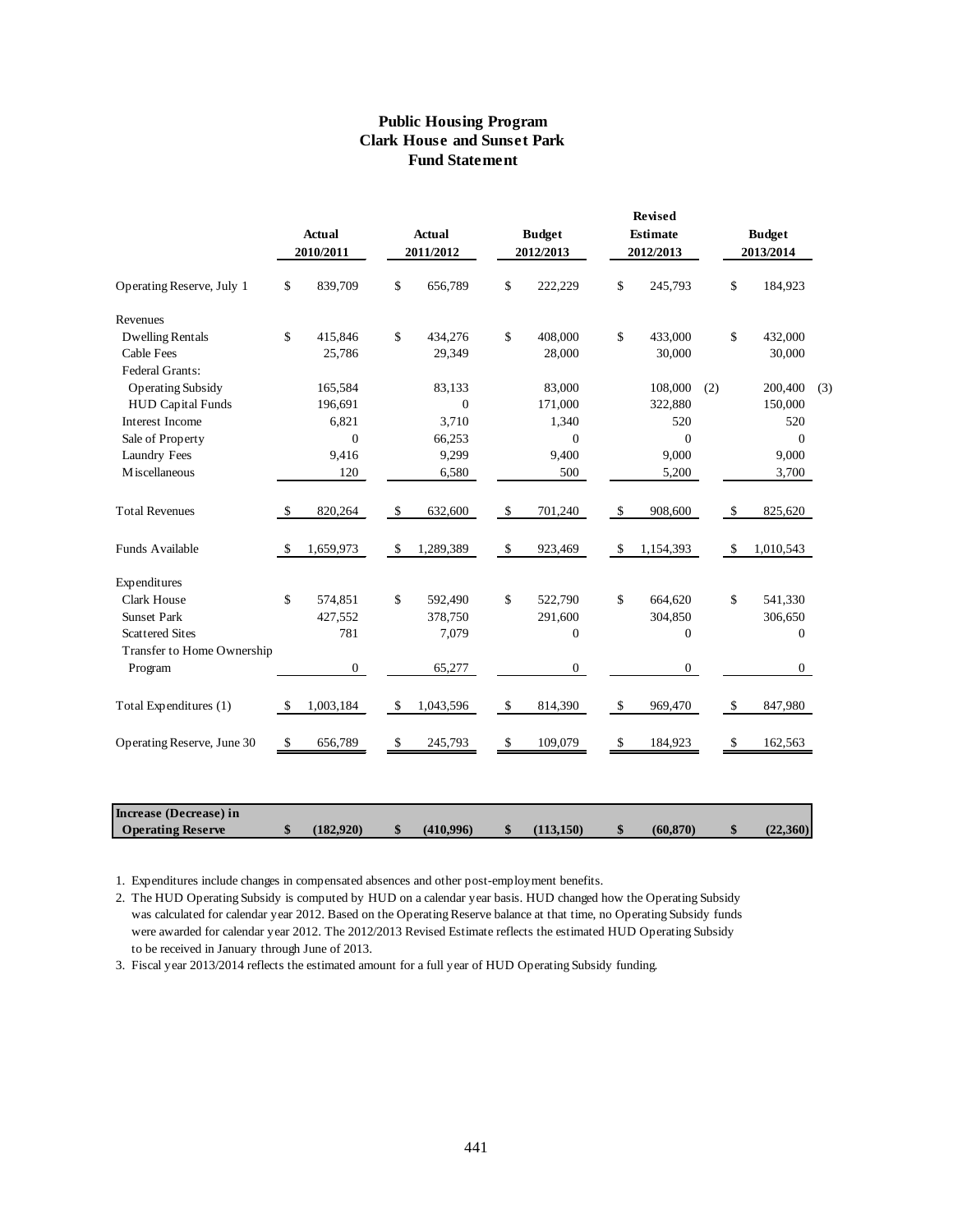## **Public Housing Program Clark House and Sunset Park Summary of Revenues**

|                          |                           |                  |                |                        |              | Revised         |     |                           |                  |     |
|--------------------------|---------------------------|------------------|----------------|------------------------|--------------|-----------------|-----|---------------------------|------------------|-----|
|                          |                           | <b>Actual</b>    | <b>Actual</b>  | <b>Budget</b>          |              | <b>Estimate</b> |     |                           | <b>Budget</b>    |     |
|                          |                           | 2010/2011        | 2011/2012      | 2012/2013              |              | 2012/2013       |     |                           | 2013/2014        |     |
| Clark House:             |                           |                  |                |                        |              |                 |     |                           |                  |     |
| <b>Dwelling Rentals</b>  | \$                        | 325,144          | \$<br>321,619  | \$<br>316,000          | \$           | 323,000         |     | \$                        | 322,000          |     |
| <b>Cable Fees</b>        |                           | 25,786           | 29,349         | 28,000                 |              | 30,000          |     |                           | 30,000           |     |
| Federal Grants:          |                           |                  |                |                        |              |                 |     |                           |                  |     |
| <b>Operating Subsidy</b> |                           | 110,389          | 55,422         | 55,300                 |              | 54,000          | (1) |                           | 87,400           | (2) |
| <b>HUD Capital Funds</b> |                           | 98,346           | $\overline{0}$ | 85,500                 |              | 200,000         |     |                           | 87,000           |     |
| Interest Income          |                           | 6,777            | 3,691          | 1,300                  |              | 500             |     |                           | 500              |     |
| <b>Laundry Fees</b>      |                           | 9,416            | 9,299          | 9,400                  |              | 9,000           |     |                           | 9,000            |     |
| M iscellaneous           |                           | $\mathbf{0}$     | 4,291          | 400                    |              | 4,200           |     |                           | 3,000            |     |
| Subtotal                 | $\boldsymbol{\mathsf{S}}$ | 575,858          | \$<br>423,671  | \$<br>495,900          | $\mathbb{S}$ | 620,700         |     | $\boldsymbol{\mathsf{S}}$ | 538,900          |     |
| <b>Sunset Park:</b>      |                           |                  |                |                        |              |                 |     |                           |                  |     |
| <b>Dwelling Rentals</b>  | \$                        | 89,775           | \$<br>111,776  | \$<br>92,000           | \$           | 110,000         |     | \$                        | 110,000          |     |
| Federal Grants:          |                           |                  |                |                        |              |                 |     |                           |                  |     |
| <b>Operating Subsidy</b> |                           | 55,195           | 27,711         | 27,700                 |              | 54,000          | (1) |                           | 113,000          | (2) |
| <b>HUD Capital Funds</b> |                           | 98,346           | $\overline{0}$ | 85,500                 |              | 122,880         |     |                           | 63,000           |     |
| Interest Income          |                           | 43               | 19             | 40                     |              | 20              |     |                           | 20               |     |
| M iscellaneous           |                           | 120              | 2,289          | 100                    |              | 1,000           |     |                           | 700              |     |
| Subtotal                 | -\$                       | 243,479          | \$<br>141,795  | \$<br>205,340          | $\mathbb{S}$ | 287,900         |     | $\mathcal{S}$             | 286,720          |     |
| <b>Scattered Site:</b>   |                           |                  |                |                        |              |                 |     |                           |                  |     |
| <b>Dwelling Rentals</b>  | \$                        | 927              | \$<br>881      | \$<br>$\boldsymbol{0}$ | \$           | $\mathbf{0}$    |     | \$                        | $\boldsymbol{0}$ |     |
| Sale of Property         |                           | $\boldsymbol{0}$ | 66,253         | $\mathbf{0}$           |              | $\mathbf{0}$    |     |                           | $\overline{0}$   |     |
| Total                    | \$                        | 820,264          | \$<br>632,600  | \$<br>701,240          | \$           | 908,600         |     | \$                        | 825,620          |     |

1. The HUD Operating Subsidy is computed by HUD on a calendar year basis. HUD changed how the Operating Subsidy was calculated for calendar year 2012. Based on the Operating Reserve balance at that time, no Operating Subsidy funds were awarded for calendar year 2012. The 2012/2013 Revised Estimate reflects the estimated HUD Operating Subsidy to be received in January through June of 2013.

2. Fiscal year 2013/2014 reflects the estimated amount for a full year of HUD Operating Subsidy funding.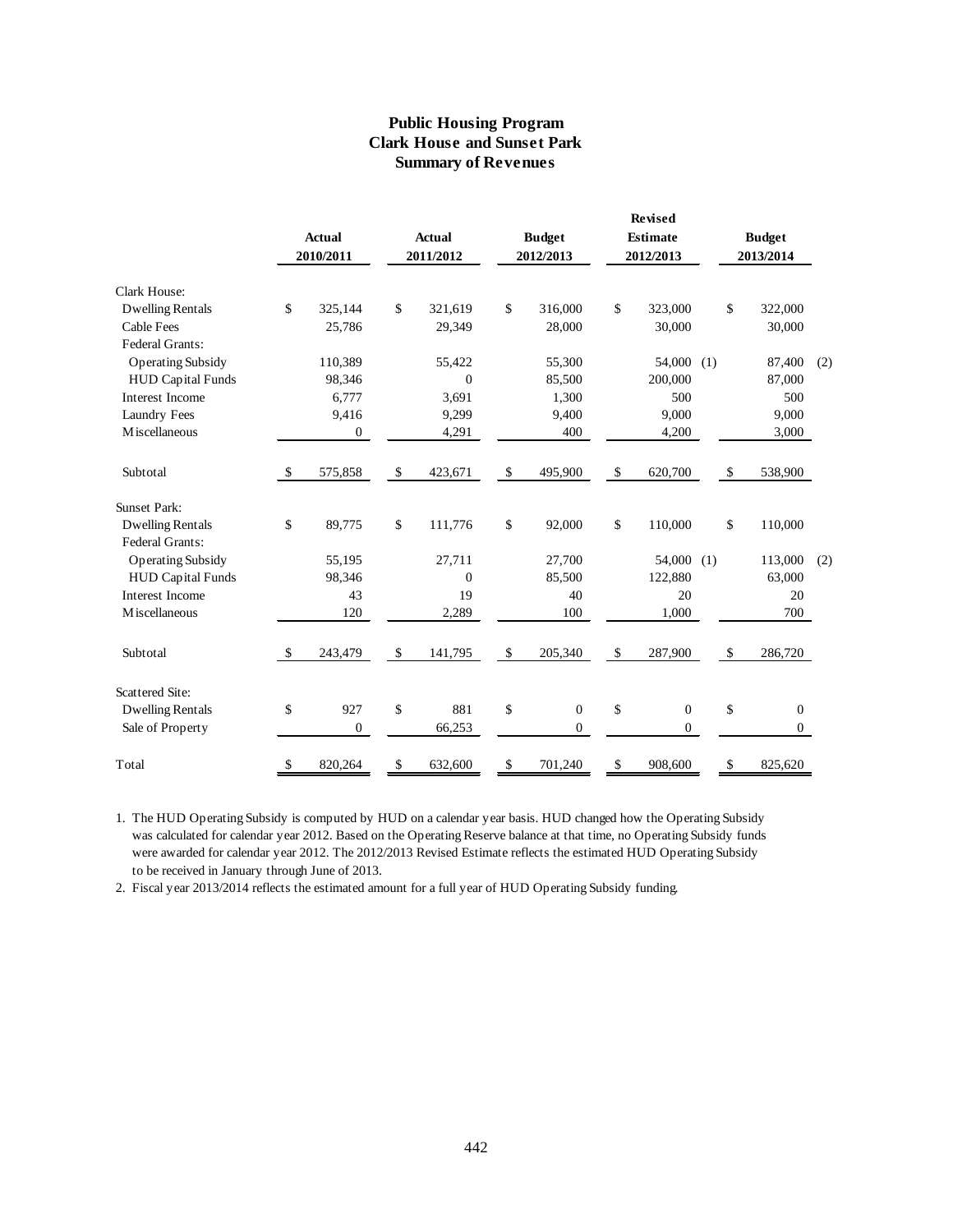# **Business Type Housing**

 $\overline{\phantom{a}}$ 

#### *Activity:* **Clark House**

|                              |     | <b>Actual</b><br>2010/2011 | <b>Actual</b><br>2011/2012 | <b>Budget</b><br>2012/2013 | <b>Revised</b><br>Estimate<br>2012/2013 | <b>Budget</b><br>2013/2014 | Percent<br><b>Change</b> |
|------------------------------|-----|----------------------------|----------------------------|----------------------------|-----------------------------------------|----------------------------|--------------------------|
|                              |     |                            | <b>Expenditure Summary</b> |                            |                                         |                            |                          |
| <b>Personal Services</b>     | \$  | 252,148                    | \$<br>218,916              | \$<br>232,820              | \$<br>242,390                           | \$<br>246.110              | 5.71%                    |
| Commodities                  |     | 27,770                     | 36,516                     | 30,870                     | 36,100                                  | 31,000                     | 0.42%                    |
| Contractual Services         |     | 218,673                    | 249.330                    | 229,100                    | 237,730                                 | 229,720                    | 0.27%                    |
| Capital Outlay               |     | 74,831                     | 95,944                     | 30,000                     | 148,400                                 | 34,500                     | 15.00%                   |
| Transfers                    |     |                            | 65,277                     |                            |                                         |                            |                          |
| <b>Total Expenditures</b>    | \$. | 573,422                    | \$<br>665,983              | \$<br>522,790              | \$<br>664,620                           | \$<br>541,330              | 3.55%                    |
|                              |     |                            | <b>Funding Sources</b>     |                            |                                         |                            |                          |
| <b>Dwelling Rentals</b>      | \$  | 326,071                    | \$<br>322,500              | \$<br>316,000              | \$<br>323,000                           | \$<br>322,000              | 1.90%                    |
| <b>Tenant Cable Fees</b>     |     | 25.786                     | 29.349                     | 28,000                     | 30,000                                  | 30,000                     | 7.14%                    |
| Interest Income              |     | 6,777                      | 3,691                      | 1,300                      | 500                                     | 500                        | $-61.54%$                |
| Federal Grants:              |     |                            |                            |                            |                                         |                            |                          |
| <b>Operating Subsidy</b>     |     | 110,389                    | 55,422                     | 55,300                     | 54,000                                  | 87,400                     | 58.05%                   |
| <b>HUD Capital Funds</b>     |     | 98,346                     |                            | 85,500                     | 200,000                                 | 87,000                     | 1.75%                    |
| Sale of Scat. Site Property  |     |                            | 66,253                     |                            |                                         |                            |                          |
| Miscellaneous                |     | 9,416                      | 13,590                     | 9,800                      | 13,200                                  | 12,000                     | 22.45%                   |
| <b>Total Funding Sources</b> |     | 576,785                    | \$<br>490,805              | \$<br>495,900              | \$<br>620,700                           | \$<br>538,900              | 8.67%                    |

|                                                                                                                 |                            |                            | <b>Personnel Schedule</b>  |                                                |                            |                                             |
|-----------------------------------------------------------------------------------------------------------------|----------------------------|----------------------------|----------------------------|------------------------------------------------|----------------------------|---------------------------------------------|
|                                                                                                                 | <b>Actual</b><br>2010/2011 | <b>Actual</b><br>2011/2012 | <b>Budget</b><br>2012/2013 | <b>Revised</b><br><b>Estimate</b><br>2012/2013 | <b>Budget</b><br>2013/2014 | <b>Budget</b><br><b>Amount</b><br>2013/2014 |
| <b>Full Time:</b>                                                                                               |                            |                            |                            |                                                |                            |                                             |
| Housing Administrator<br><b>Assistant Housing</b>                                                               | 0.50                       | 0.50                       | 0.45                       | 0.45                                           | 0.45                       |                                             |
| Administrator                                                                                                   |                            |                            |                            |                                                | 0.10                       |                                             |
| Housing Maintenance                                                                                             |                            |                            |                            |                                                |                            |                                             |
| Supervisor/Inspector                                                                                            | 0.45                       | 0.45                       | 0.45                       | 0.45                                           | 0.45                       |                                             |
| Custodian                                                                                                       | 1.00                       | 0.20                       | $\ast$                     |                                                |                            |                                             |
| Maintenance Repairperson                                                                                        | 0.50                       | 0.50                       | 0.50                       | 0.50                                           | 0.50                       |                                             |
| Housing Specialist                                                                                              | 1.00                       | 1.00                       | 1.00                       | 1.00                                           | 1.00                       |                                             |
| Housing Coordinator                                                                                             | 0.10                       | 0.10                       | 0.10                       | 0.10                                           | $\blacksquare$             |                                             |
| <b>Total Full Time</b>                                                                                          | 3.55                       | 2.75                       | 2.50                       | 2.50                                           | 2.50                       |                                             |
| <b>Part Time:</b>                                                                                               |                            |                            |                            |                                                |                            |                                             |
| Office Coordinator                                                                                              | 0.50                       | 0.50                       | 0.50                       | 0.55                                           | 0.55                       |                                             |
| Custodian                                                                                                       | 0.04                       | $0.75$ *                   | 0.75                       | 0.80                                           | 0.80                       |                                             |
| Housing Specialist                                                                                              | 0.05                       |                            |                            |                                                |                            |                                             |
| <b>Total Part Time</b>                                                                                          | 0.59                       | 1.25                       | 1.25                       | 1.35                                           | 1.35                       |                                             |
| <b>Total</b>                                                                                                    | 4.14                       | 4.00                       | 3.75                       | 3.85                                           | 3.85                       | \$<br>179,550                               |
| <b>Employee Benefits</b>                                                                                        |                            |                            |                            |                                                |                            | 66,560                                      |
| <b>Total Personal Services</b>                                                                                  |                            |                            |                            |                                                |                            | 246,110<br>$\mathbf{\hat{S}}$               |
| * The fulltime Custodian position at the Clark House was replaced with a 3/4 time position in the fall of 2011. |                            |                            |                            |                                                |                            |                                             |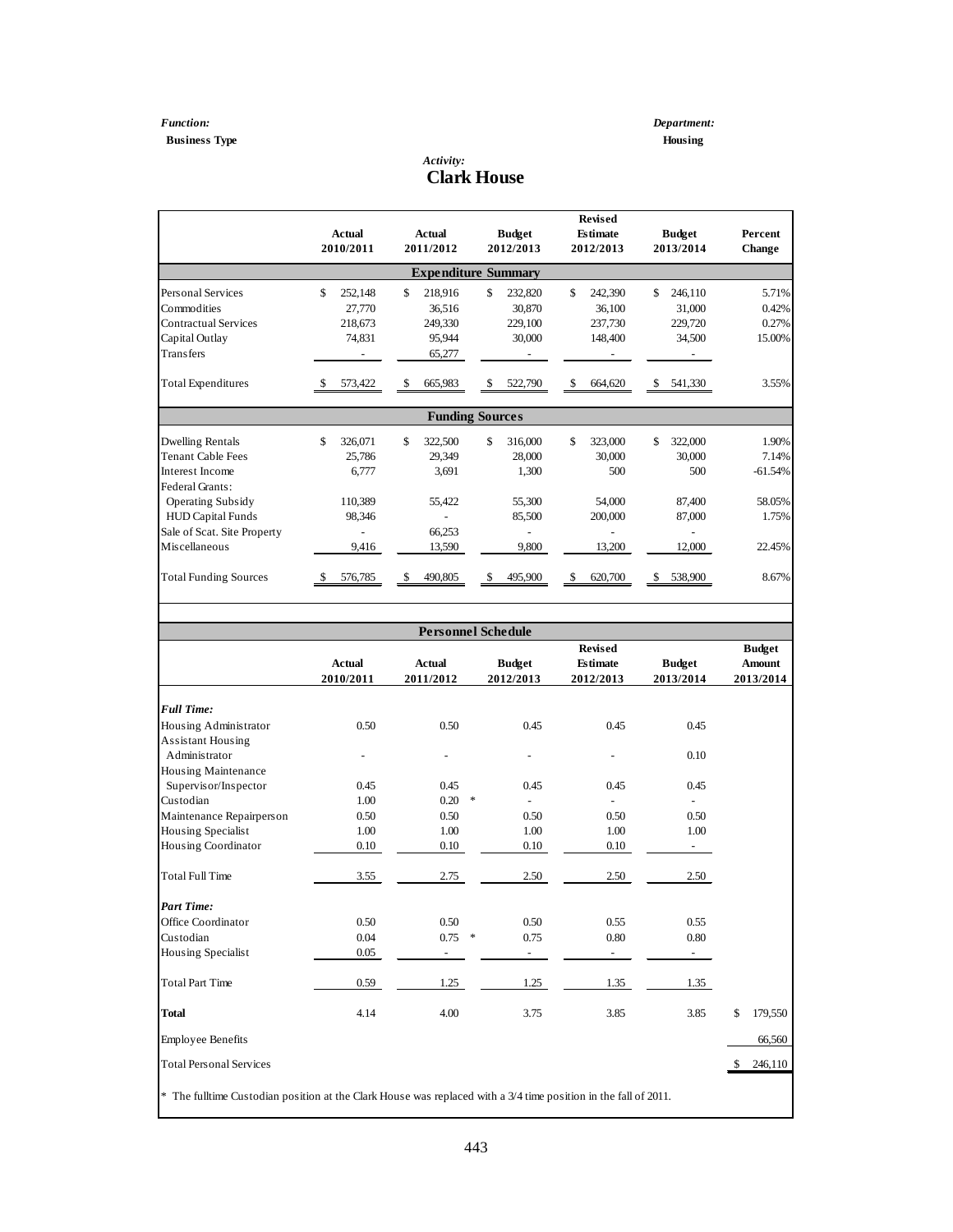|                                 | <b>Capital Outlay</b>  |             |   |        |
|---------------------------------|------------------------|-------------|---|--------|
| <b>Item</b>                     | <i><b>Ouantity</b></i> | Replacement |   | Amount |
| Appliance Replacements          | 10                     | Yes         | Э | 4,500  |
| <b>Apartment Rehabilitation</b> |                        | Yes         |   | 25,000 |
| <b>Energy Audit</b>             |                        |             |   | 5,000  |
|                                 |                        |             |   | 34,500 |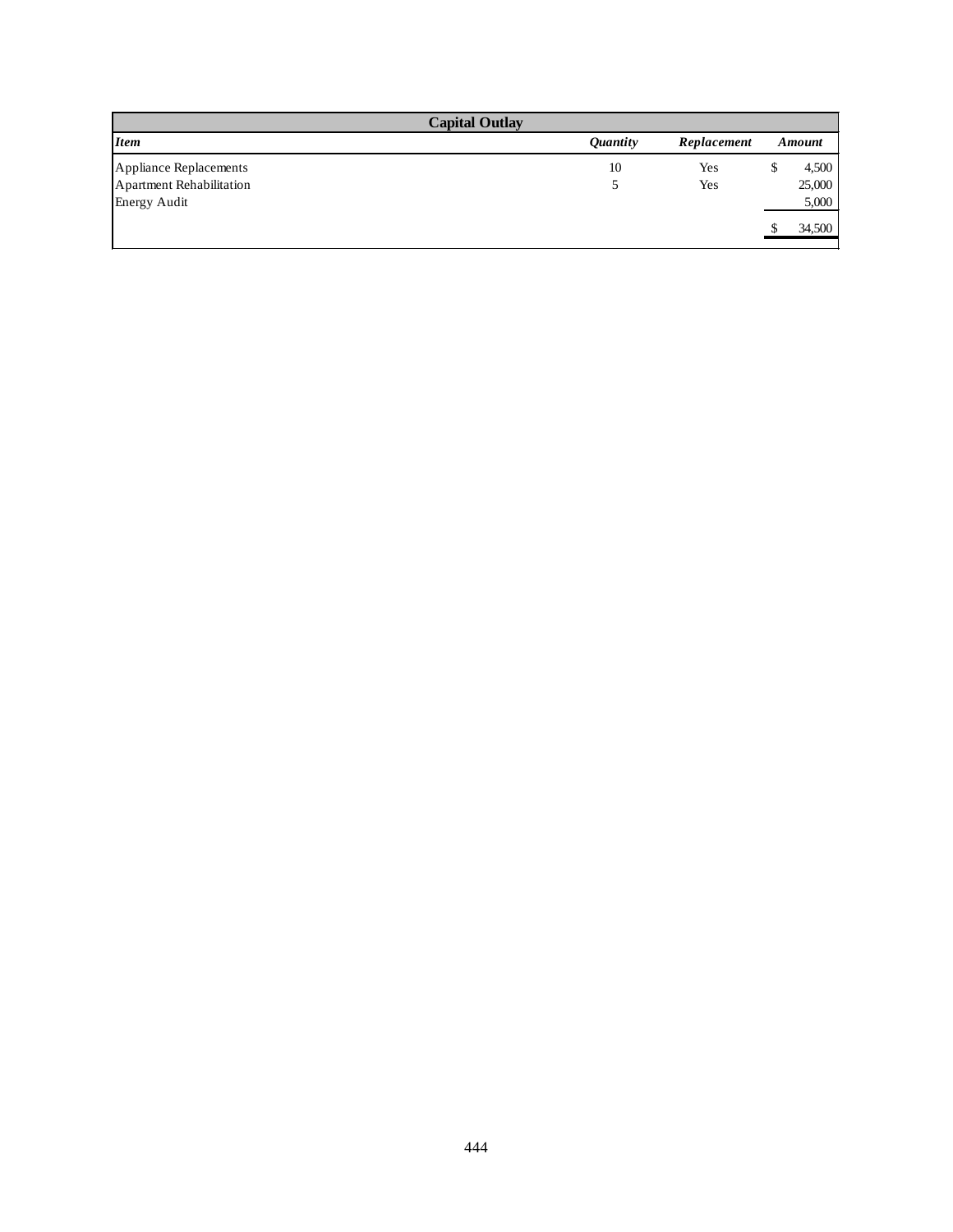## *Function: Department:* **Business Type Housing**

# *Activity:* **Sunset Park Housing**

|                              | <b>Actual</b><br>2010/2011 |     | <b>Actual</b><br>2011/2012 |     | <b>Budget</b><br>2012/2013 |    | <b>Revised</b><br><b>Estimate</b><br>2012/2013 |     | <b>Budget</b><br>2013/2014 | Percent<br>Change |
|------------------------------|----------------------------|-----|----------------------------|-----|----------------------------|----|------------------------------------------------|-----|----------------------------|-------------------|
|                              |                            |     | <b>Expenditure Summary</b> |     |                            |    |                                                |     |                            |                   |
| Personal Services            | \$<br>156,151              | \$. | 165,118                    | \$. | 162,800                    | \$ | 168,250                                        | \$  | 175,340                    | 7.70%             |
| Commodities                  | 13,200                     |     | 14.471                     |     | 17,300                     |    | 21,900                                         |     | 18,300                     | 5.78%             |
| <b>Contractual Services</b>  | 78,987                     |     | 75,177                     |     | 81,500                     |    | 82,400                                         |     | 80,010                     | $-1.83%$          |
| Capital Outlay               | 179,214                    |     | 123,984                    |     | 30,000                     |    | 32,300                                         |     | 33,000                     | 10.00%            |
| <b>Transfers</b>             |                            |     |                            |     |                            |    |                                                |     |                            |                   |
| <b>Total Expenditures</b>    | 427,552                    | \$  | 378,750                    | \$  | 291,600                    | \$ | 304,850                                        | \$  | 306,650                    | 5.16%             |
|                              |                            |     | <b>Funding Sources</b>     |     |                            |    |                                                |     |                            |                   |
| Dwelling Rentals             | \$<br>89,775               | \$. | 111,776                    | \$. | 92,000                     | \$ | 110,000                                        | \$  | 110,000                    | 19.57%            |
| Interest Income              | 43                         |     | 19                         |     | 40                         |    | 20                                             |     | 20                         | $-50.00\%$        |
| Federal Grants:              |                            |     |                            |     |                            |    |                                                |     |                            |                   |
| <b>Operating Subsidy</b>     | 55,195                     |     | 27,711                     |     | 27,700                     |    | 54,000                                         |     | 113,000                    | 307.94%           |
| <b>HUD Capital Funds</b>     | 98,346                     |     |                            |     | 85,500                     |    | 122,880                                        |     | 63,000                     | $-26.32%$         |
| Miscellaneous                | 120                        |     | 2,289                      |     | 100                        |    | 1,000                                          |     | 700                        | 600.00%           |
| <b>Total Funding Sources</b> | 243,479                    | \$. | 141,795                    | \$. | 205,340                    | S  | 287,900                                        | \$. | 286,720                    | 39.63%            |

|                                |               |               | <b>Personnel Schedule</b> |                 |               |               |
|--------------------------------|---------------|---------------|---------------------------|-----------------|---------------|---------------|
|                                |               |               |                           | <b>Revised</b>  |               | <b>Budget</b> |
|                                | <b>Actual</b> | <b>Actual</b> | <b>Budget</b>             | <b>Estimate</b> | <b>Budget</b> | <b>Amount</b> |
|                                | 2010/2011     | 2011/2012     | 2012/2013                 | 2012/2013       | 2013/2014     | 2013/2014     |
| <b>Full Time:</b>              |               |               |                           |                 |               |               |
| Housing Administrator          | 0.30          | 0.30          | 0.30                      | 0.30            | 0.30          |               |
| Assistant Housing              |               |               |                           |                 |               |               |
| Administrator                  |               |               |                           |                 | 0.10          |               |
| Housing Maintenance            |               |               |                           |                 |               |               |
| Supervisor/Inspector           | 0.20          | 0.20          | 0.20                      | 0.20            | 0.20          |               |
| Housing Specialist             | 0.50          | 0.50          | 0.50                      | 0.50            | 0.50          |               |
| Maintenance Repairperson       | 0.25          | 0.25          | 0.25                      | 0.25            | 0.25          |               |
| Housing Coordinator            | 0.10          | 0.10          | 0.10                      | 0.10            | $\sim$        |               |
| <b>Total Full Time</b>         | 1.35          | 1.35          | 1.35                      | 1.35            | 1.35          |               |
| <b>Part Time:</b>              |               |               |                           |                 |               |               |
| Office Coordinator             | 0.22          | 0.22          | 0.20                      | 0.20            | 0.20          |               |
| Custodian                      | 0.80          | 0.80          | 0.77                      | 0.84            | 0.82          |               |
| HUD Section 3 Program Worker   | 0.43          | 0.43          | 0.38                      | 0.50            | 0.50          |               |
| <b>Total Part Time</b>         | 1.45          | 1.45          | 1.35                      | 1.54            | 1.52          |               |
| <b>Total</b>                   | 2.80          | 2.80          | 2.70                      | 2.89            | 2.87          | \$<br>131,910 |
| <b>Employee Benefits</b>       |               |               |                           |                 |               | 43,430        |
| <b>Total Personal Services</b> |               |               |                           |                 |               | 175,340       |
|                                |               |               |                           |                 |               |               |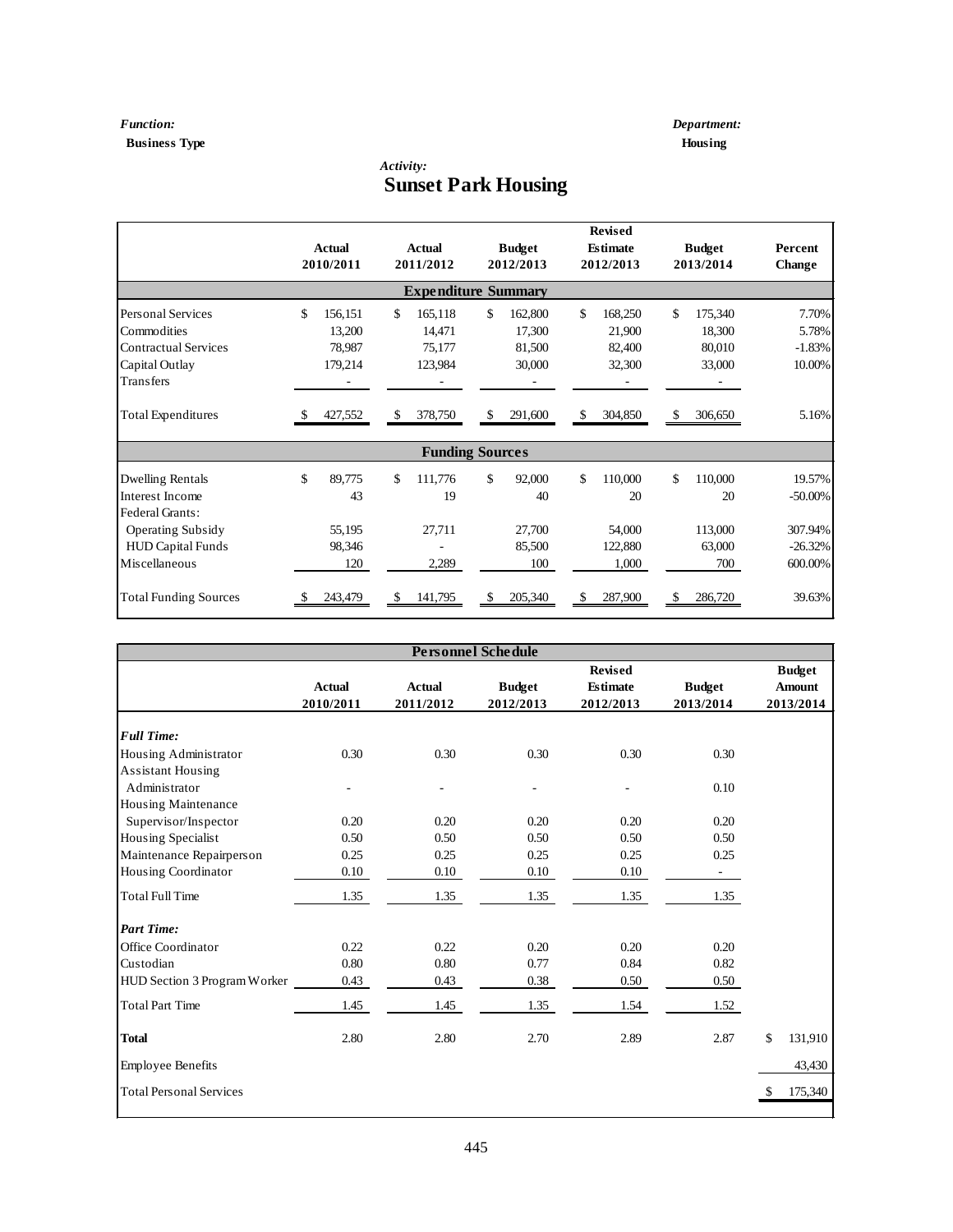|                          | <b>Capital Outlay</b>  |             |   |        |
|--------------------------|------------------------|-------------|---|--------|
| <b>Item</b>              | <i><b>Quantity</b></i> | Replacement |   | Amount |
| Apartment Rehabilitation |                        | Yes         | ъ | 25,000 |
| Appliances               |                        | Yes         |   | 5,000  |
| <b>Energy Audit</b>      |                        |             |   | 3,000  |
|                          |                        |             |   | 33,000 |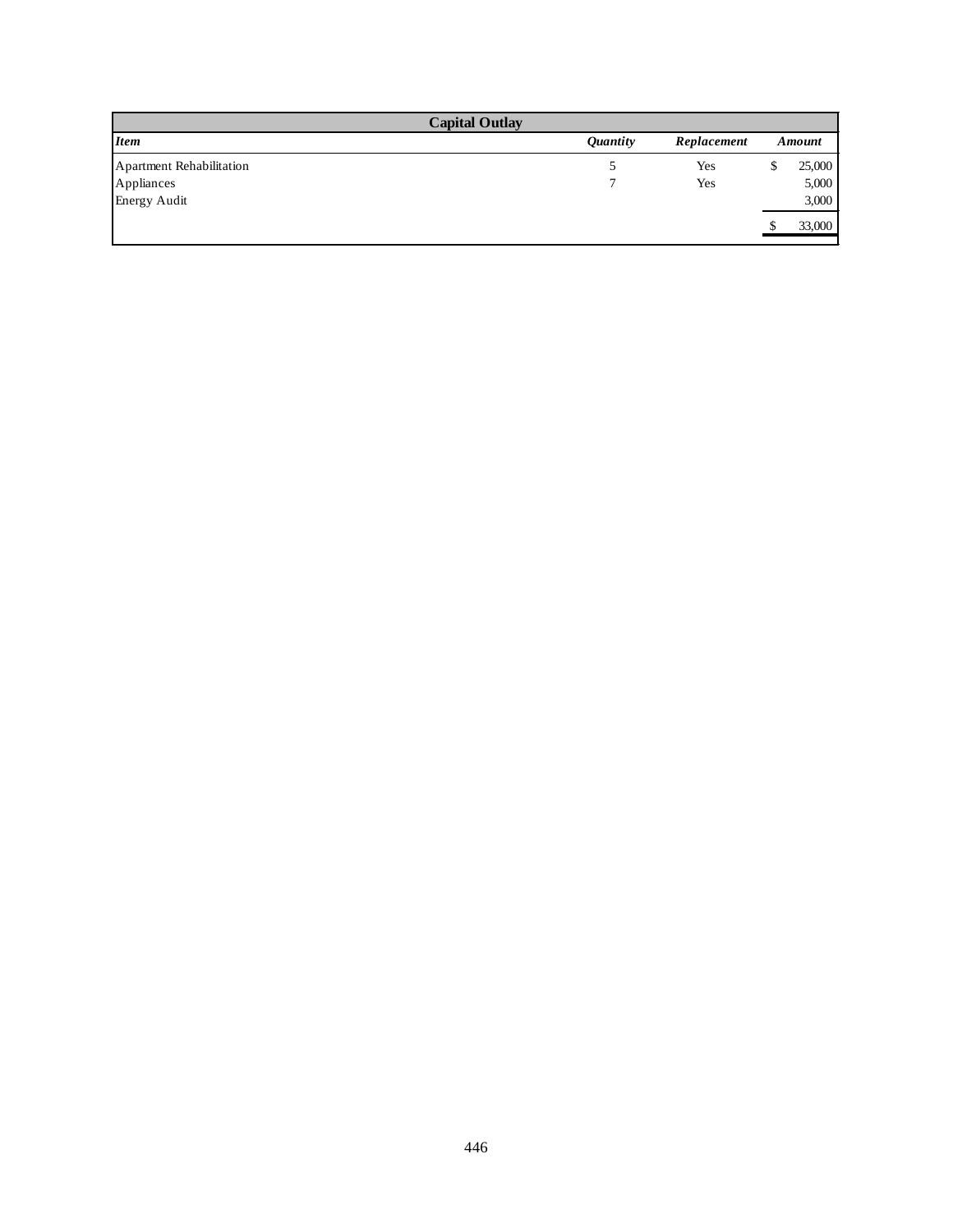#### **Hershey Manor**

#### **Fund Statement**

|                                  |              | <b>Actual</b><br>2010/2011 | <b>Actual</b><br>2011/2012 | <b>Budget</b><br>2012/2013 | <b>Revised</b><br><b>Estimate</b><br>2012/2013 |    | <b>Budget</b><br>2013/2014 |  |
|----------------------------------|--------------|----------------------------|----------------------------|----------------------------|------------------------------------------------|----|----------------------------|--|
| Revenues                         |              |                            |                            |                            |                                                |    |                            |  |
| <b>Dwelling Rentals</b>          | \$           | 170,964                    | \$<br>179,094              | \$<br>168,500              | \$<br>$167,000$ (1) \$                         |    | $167,000$ (2)              |  |
| Housing Assistance               |              |                            |                            |                            |                                                |    |                            |  |
| Payments - HUD                   |              | 253,836                    | 246,106                    | 258,200                    | $262,600$ (1)                                  |    | 267,400 (2)                |  |
| HUD Payment Reduction            |              |                            |                            |                            |                                                |    |                            |  |
| for Vacancies                    |              | (4,928)                    | (20, 425)                  | (8,500)                    | $(8,600)$ $(1)$                                |    | $(8,700)$ $(2)$            |  |
| Interest Income                  |              | 698                        | 588                        | 600                        | 500                                            |    | 500                        |  |
| <b>Cable Fees</b>                |              | 14,155                     | 15,089                     | 15,000                     | 17,000                                         |    | 17,300                     |  |
| Laundry Income                   |              | 5,072                      | 4,843                      | 5,000                      | 5,000                                          |    | 5,000                      |  |
| Other Income                     |              | 20                         | 13                         | $\mathbf{0}$               | $\mathbf{0}$                                   |    | $\overline{0}$             |  |
| <b>Total Revenues</b>            | \$           | 439,817                    | \$<br>425,308              | \$<br>438,800              | \$<br>443,500                                  | \$ | 448,500                    |  |
| Operating Expenditures           |              | 350,636                    | 335,084                    | 407,110                    | 416,940                                        |    | 400,350                    |  |
| Residual Receipts Before         |              |                            |                            |                            |                                                |    |                            |  |
| Depreciation, Principal          |              |                            |                            |                            |                                                |    |                            |  |
| Retirement, and Reserves         | $\mathbb{S}$ | 89,181                     | \$<br>90,224               | \$<br>31,690               | \$<br>26,560                                   | \$ | 48,150                     |  |
| <b>Additional Budget Items:</b>  |              |                            |                            |                            |                                                |    |                            |  |
| Principal Retirement             |              | (30, 838)                  | (32,740)                   | (34,760)                   | (34,760)                                       |    | (36,904)                   |  |
| Replacement Reserve Transfers    |              | (17, 432)                  | (29, 801)                  | (29,796)                   | (29, 856)                                      |    | (29, 856)                  |  |
| Debt Service Reserve Transfers   |              | (49,668)                   | (49,668)                   | (49,670)                   | (49,770)                                       |    | (49,770)                   |  |
| Portion of Above Interest from   |              |                            |                            |                            |                                                |    |                            |  |
| <b>Reserve Funds</b>             |              | (678)                      | (525)                      | (550)                      | (450)                                          |    | (450)                      |  |
| Transfers from Replacement       |              |                            |                            |                            |                                                |    |                            |  |
| Reserve                          |              | 9,800                      | 38,098                     | 77,200                     | 70,360                                         |    | 58,000                     |  |
| Net Surplus (Deficit)            | \$           | 365                        | \$<br>15,588               | \$<br>$(5,886)$ $(3)$ \$   | $(17,916)$ $(3)$ \$                            |    | $(10, 830)$ (3)            |  |
| Surplus (Deficit) per Unit Month | \$           | 0.61                       | \$<br>25.98                | \$<br>$(9.81)$ $(3)$ \$    | $(29.86)$ $(3)$ \$                             |    | $(18.05)$ (3)              |  |

1. The FY 2012/2013 HUD Housing Assistance Payments and dwelling rental amounts shown are based on the current fair market rent of \$716 with 2% allowed for vacancies.

2. The FY 2013/2014 HUD Housing Assistance Payments and dwelling rental amounts shown are based on an increase in the fair market rent to \$724 with 2% allowed for vacancies.

3. Although operating deficits are shown for 2012/2013 and 2013/2014, it is expected that expenditures will be less than budgeted, resulting in lesser deficits than reflected above. Any actual deficits can be funded from the Residual Receipts or other Reserve funds, subject to approval by HUD.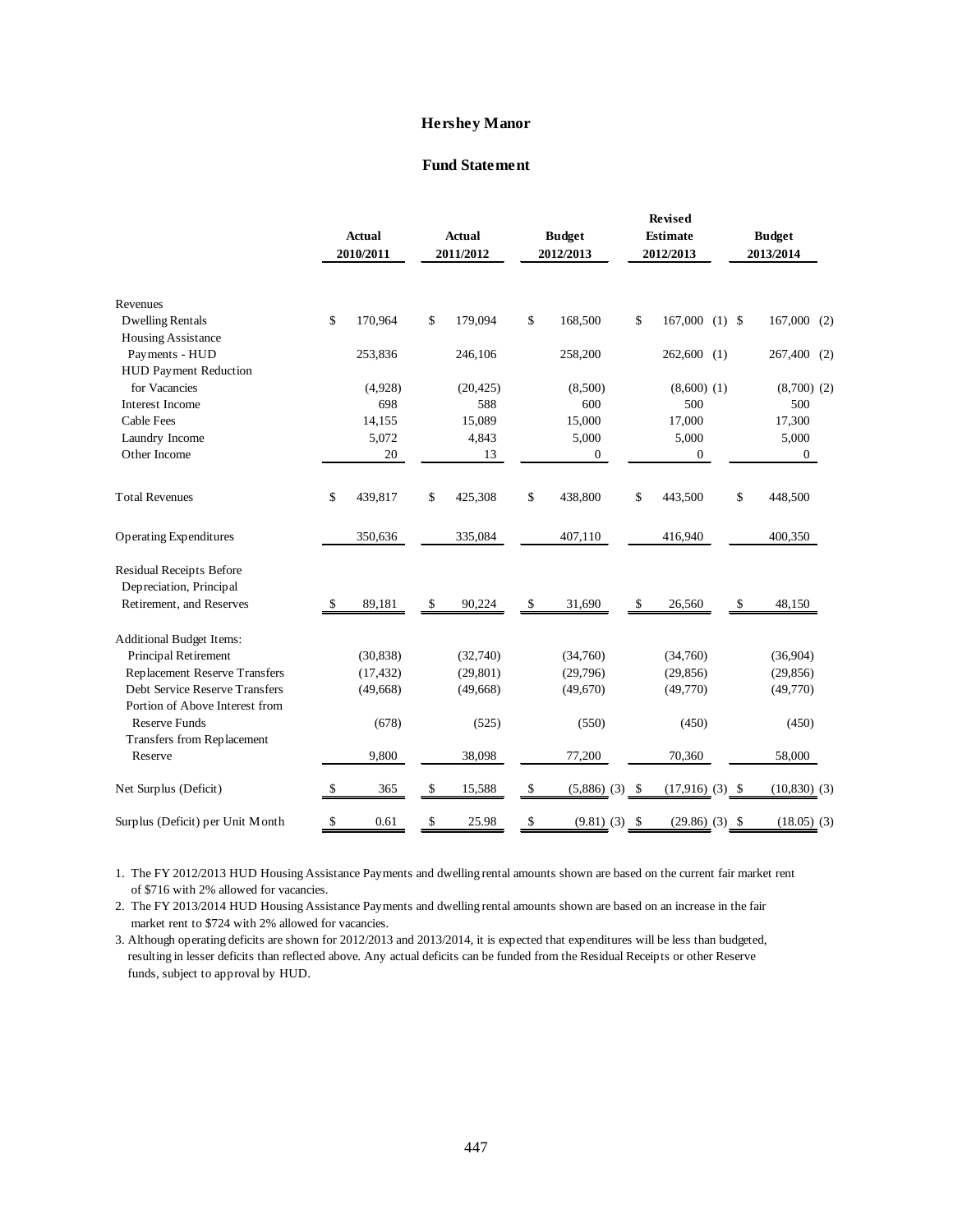#### *Function: Department:*

**Community and Economic Development Housing** 

 *Activity:*

# **Hershey Manor Housing**

|                                |               |               |                            | <b>Revised</b>  |               |               |
|--------------------------------|---------------|---------------|----------------------------|-----------------|---------------|---------------|
|                                | <b>Actual</b> | <b>Actual</b> | <b>Budget</b>              | <b>Estimate</b> | <b>Budget</b> | Percent       |
|                                | 2010/2011     | 2011/2012     | 2012/2013                  | 2012/2013       | 2013/2014     | Change        |
|                                |               |               | <b>Expenditure Summary</b> |                 |               |               |
| Personal Services              | \$<br>79,059  | \$<br>80,040  | \$<br>83,190               | \$<br>83,640    | \$<br>87,330  | 4.98%         |
| Commodities                    | 9,753         | 14,207        | 10,700                     | 14,270          | 13,500        | 26.17%        |
| <b>Contractual Services</b>    | 107,492       | 103,933       | 119,190                    | 131,840         | 127,900       | 7.31%         |
| Capital Outlay                 | 33,266        | 17,895        | 77,200                     | 70,360          | 58,000        | $-24.87%$     |
| Interest/Mortgage Insurance    | 121,066       | 119,009       | 116,830                    | 116,830         | 113,620       | $-2.75%$      |
| <b>Total Expenditures</b>      | 350,636       | \$<br>335,084 | \$<br>407,110              | \$<br>416,940   | \$<br>400,350 | $-1.66%$      |
|                                |               |               | <b>Funding Sources</b>     |                 |               |               |
| <b>Dwelling Rentals</b>        | \$<br>166,036 | \$<br>158,669 | \$<br>160,000              | \$<br>158,400   | \$<br>158,300 | $-1.06%$      |
| Housing Assistance             |               |               |                            |                 |               |               |
| Payments - HUD                 | 253,836       | 246,106       | 258,200                    | 262,600         | 267,400       | 3.56%         |
| Interest Income                | 698           | 588           | 600                        | 500             | 500           | $-16.67%$     |
| Cable Fees                     | 14,155        | 15,089        | 15,000                     | 17,000          | 17,300        | 15.33%        |
| Other Income                   | 5,092         | 4,856         | 5,000                      | 5,000           | 5,000         | $0.00\%$      |
|                                |               |               |                            |                 |               |               |
| <b>Total Funding Sources</b>   | 439,817       | 425,308<br>\$ | 438,800<br>\$              | 443,500<br>\$   | 448,500<br>\$ | 2.21%         |
|                                |               |               |                            |                 |               |               |
|                                |               |               | <b>Personnel Schedule</b>  |                 |               |               |
|                                |               |               |                            | <b>Revised</b>  |               | <b>Budget</b> |
|                                | Actual        | <b>Actual</b> | <b>Budget</b>              | <b>Estimate</b> | <b>Budget</b> | <b>Amount</b> |
|                                | 2010/2011     | 2011/2012     | 2012/2013                  | 2012/2013       | 2013/2014     | 2013/2014     |
| <b>Full Time:</b>              |               |               |                            |                 |               |               |
| Housing Administrator          | 0.10          | 0.10          | 0.10                       | 0.10            | 0.10          |               |
| (Included in Management Fee)   |               |               |                            |                 |               |               |
| Housing Maintenance            |               |               |                            |                 |               |               |
| Supervisor/Inspector           | 0.10          | 0.10          | 0.10                       | 0.10            | 0.10          |               |
| Maintenance Repairperson       | 0.25          | 0.25          | 0.25                       | 0.25            | 0.25          |               |
|                                |               |               |                            |                 |               |               |
| <b>Total Full Time</b>         | 0.45          | 0.45          | 0.45                       | 0.45            | 0.45          |               |
| <b>Part Time:</b>              |               |               |                            |                 |               |               |
| Housing Specialist             | 0.63          | 0.64          | 0.63                       | 0.64            | 0.55          |               |
| Custodian                      | 0.50          | 0.54          | 0.54                       | 0.55            | 0.64          |               |
|                                |               |               |                            |                 |               |               |
| <b>Total</b>                   | 1.58          | 1.63          | 1.62                       | 1.64            | 1.64          | \$<br>68,050  |
| <b>Employee Benefits</b>       |               |               |                            |                 |               | 19,280        |
| <b>Total Personal Services</b> |               |               |                            |                 |               | 87,330<br>\$  |
|                                |               |               |                            |                 |               |               |
|                                |               |               |                            |                 |               |               |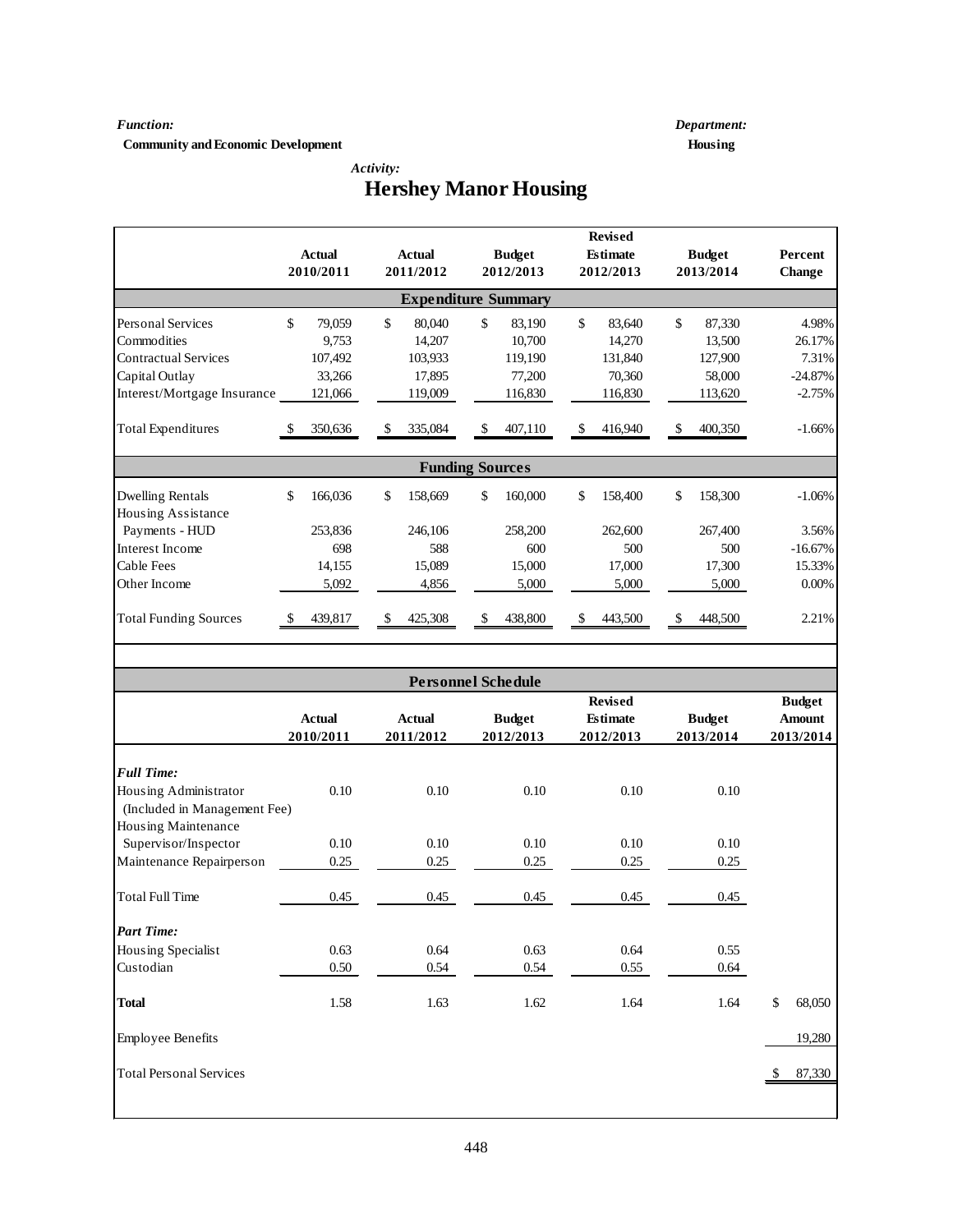| <b>Capital Outlay</b><br><i>Item</i> |                |    |        |  |  |  |  |  |  |  |  |
|--------------------------------------|----------------|----|--------|--|--|--|--|--|--|--|--|
| <i><b>Quantity</b></i>               | Replacement    |    | Amount |  |  |  |  |  |  |  |  |
| 5                                    | Yes            | Ъ. | 3,200  |  |  |  |  |  |  |  |  |
|                                      | Yes            |    | 2,000  |  |  |  |  |  |  |  |  |
|                                      | Yes            |    | 36,800 |  |  |  |  |  |  |  |  |
|                                      | N <sub>0</sub> |    | 11,000 |  |  |  |  |  |  |  |  |
|                                      |                |    | 5,000  |  |  |  |  |  |  |  |  |
|                                      |                |    | 58,000 |  |  |  |  |  |  |  |  |
|                                      |                |    |        |  |  |  |  |  |  |  |  |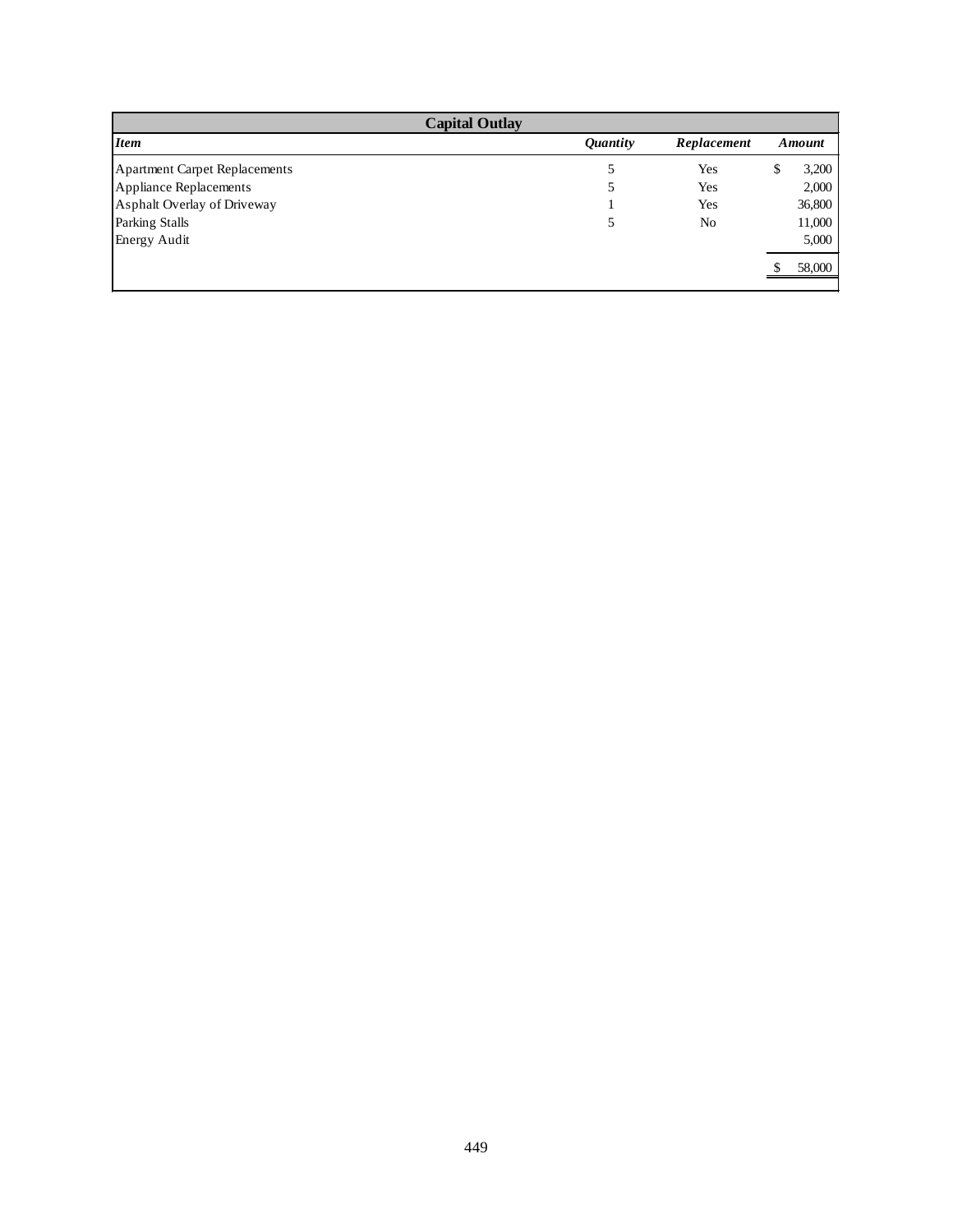#### **Section 8 Voucher Program**

#### **Fund Statement**

|                                           |    |               |                      |                 | Revised          |                           |               |
|-------------------------------------------|----|---------------|----------------------|-----------------|------------------|---------------------------|---------------|
|                                           |    | <b>Actual</b> | <b>Actual</b>        | <b>Budget</b>   | <b>Estimate</b>  |                           | <b>Budget</b> |
|                                           |    | 2010/2011     | 2011/2012            | 2012/2013       | 2012/2013        |                           | 2013/2014     |
| Beginning Balance, July 1                 | \$ | 305,700       | \$<br>359,583        | \$<br>287,183   | \$<br>222,407    | \$                        | 120,607       |
| Revenues                                  |    |               |                      |                 |                  |                           |               |
| <b>HUD Contributions-Housing</b>          |    |               |                      |                 |                  |                           |               |
| Assistance Payments                       | \$ | 1,589,540     | \$<br>1,503,285      | \$<br>1,618,600 | \$<br>1,570,900  | \$                        | 1,655,000     |
| HUD Contributions-Administration          |    | 208,260       | 200,245              | 186,350         | 199,580          |                           | 200,000       |
| HUD Contributions-Family Self-Sufficiency |    | 43,153        | 48,947               | 53,270          | 58,560           |                           | 60,600        |
| <b>FSS Escrow Forfeiture</b>              |    | $\mathbf{0}$  | 247                  | $\overline{0}$  | $\mathbf{0}$     |                           | $\theta$      |
| Fraud Recovery - HUD Portion              |    | 5,887         | 2,372                | 1,500           | 1,000            |                           | 1,000         |
| Fraud Recovery - Admin Portion            |    | 5,887         | 2,372                | 1,500           | 1,000            |                           | 1,000         |
| Interest - HAP Reserve                    |    | 349           | 215                  | 200             | 100              |                           | 100           |
| Interest - Admin Reserve                  |    | 225           | 126                  | 100             | 100              |                           | 100           |
| <b>Total Revenues</b>                     | S  | 1,853,301     | \$<br>1,757,809      | \$<br>1,861,520 | \$<br>1,831,240  | \$                        | 1,917,800     |
| Funds Available                           | -S | 2,159,001     | \$<br>2,117,392      | \$<br>2,148,703 | \$<br>2,053,647  | \$                        | 2,038,407     |
| Expenditures:                             |    |               |                      |                 |                  |                           |               |
| Housing Assistance Payments               | \$ | 1,543,176     | \$<br>1,638,189      | \$<br>1,654,000 | \$<br>1,660,600  | \$                        | 1,655,000     |
| Voucher Program Administration            |    | 210,545       | 206,577              | 215,600         | 211,680          |                           | 220,010       |
| Famility Self-Sufficiency Coordinator     |    | 43,153        | 48,947               | 53,270          | 58,560           |                           | 60,600        |
| Famility Self-Sufficiency Other Costs     |    | 2,544         | 1,272                | 1,960           | 2,200            |                           | 2,070         |
| <b>Total Expenditures</b>                 | \$ | 1,799,418     | \$<br>1,894,985      | \$<br>1,924,830 | \$<br>1,933,040  | <sup>\$</sup>             | 1,937,680     |
| Ending Balance, June 30                   | \$ | 359,583       | \$<br>222,407        | \$<br>223,873   | \$<br>120,607    | \$                        | 100,727       |
|                                           |    |               |                      |                 |                  |                           |               |
| Ending Balance Reserved for:              |    |               |                      |                 |                  |                           |               |
| Housing Assistance Payments               | \$ | 270,868       | \$<br>138,799 (1) \$ | 185,518         | \$<br>50,199     | $\mathbf{\hat{S}}$<br>(1) | 51,299        |
| Administration                            |    | 88,715        | 83,608               | 38,355          | 70,408           |                           | 49,428        |
| <b>Total Ending Balance</b>               | \$ | 359,583       | \$<br>222,407        | \$<br>223,873   | \$<br>120,607    | \$                        | 100,727       |
| Increase (Decrease) in                    |    |               |                      |                 |                  |                           |               |
| <b>Fund Balance</b>                       | \$ | 53,883        | \$<br>(137, 176)     | \$<br>(63,310)  | \$<br>(101, 800) | \$                        | (19, 880)     |

1. For 2012 HUD changed how the funding for Section 8 Housing Assistance payments was distributed to Housing agencies. This change required Housing agencies to utilize part of their Housing Assistance Payment Reserve (Net Restricted Assets - NRA) to fund housing assistance payments in calendar year 2012. This resulted in a decrease of \$88,600 in the Housing Assistance Payment Reserve from \$138,799 at the end of 2011/2012 to a projected \$50,199 at the end of 2012/2013.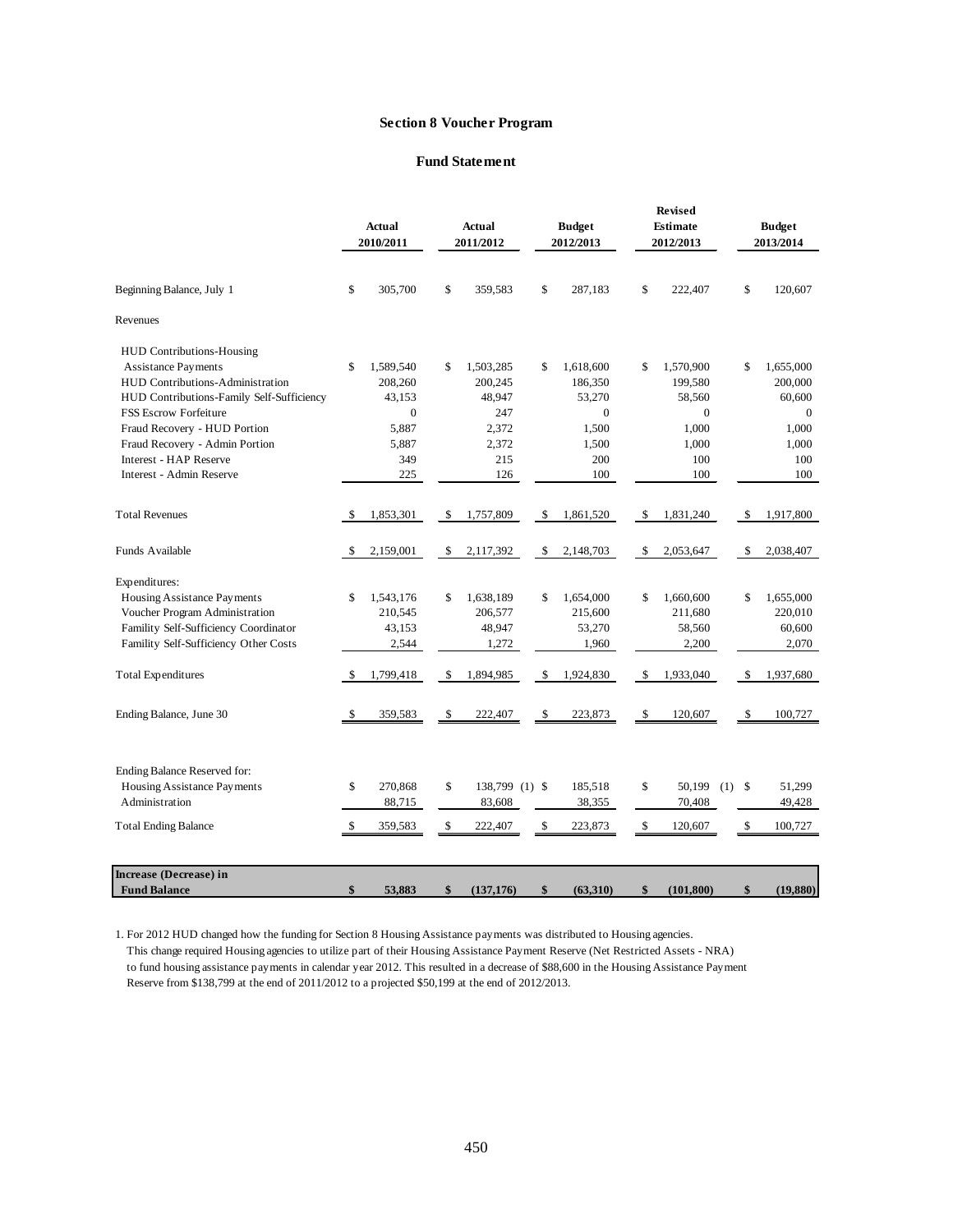**Community and Economic Development Housing** 

*Function: Department:*

 *Activity:*

# **Section 8 Voucher Program**

|                              | Actual<br>2010/2011 | Actual<br>2011/2012 | <b>Budget</b><br>2012/2013 | <b>Revised</b><br><b>Estimate</b><br>2012/2013 | <b>Budget</b><br>2013/2014 | Percent<br><b>Change</b> |
|------------------------------|---------------------|---------------------|----------------------------|------------------------------------------------|----------------------------|--------------------------|
|                              |                     |                     | <b>Expenditure Summary</b> |                                                |                            |                          |
| <b>Personal Services</b>     | \$<br>163,594       | \$<br>167,740       | \$.<br>176,140             | $\mathcal{S}$<br>166,630                       | $\mathcal{S}$<br>175,080   | $-0.60%$                 |
| Commodities                  | 4,047               | 3,345               | 4,800                      | 5,700                                          | 4,150                      | $-13.54%$                |
| <b>Contractual Services</b>  | 1,579,052           | 1,673,681           | 1,688,660                  | 1,699,950                                      | 1,695,780                  | 0.42%                    |
| Capital Outlay               | 7,028               |                     |                            |                                                |                            |                          |
| <b>Transfers</b>             |                     |                     |                            |                                                |                            |                          |
| <b>Total Expenditures</b>    | \$1,753,721         | 1,844,766<br>\$     | \$1,869,600                | \$ 1,872,280                                   | \$1,875,010                | 0.29%                    |
|                              |                     |                     | <b>Funding Sources</b>     |                                                |                            |                          |
| <b>HUD</b> Contribution      | 1,797,800<br>\$     | 1,703,530<br>\$.    | \$1,804,950                | \$<br>1,770,480                                | \$<br>1,855,000            | 2.77%                    |
| Repayment Agreements         | 11,774              | 4,744               | 3,000                      | 2,000                                          | 2,000                      | $-33.33\%$               |
| Interest                     | 574                 | 341                 | 300                        | 200                                            | 200                        | $-33.33%$                |
| Other Income                 |                     | 247                 | ۰                          |                                                |                            |                          |
| <b>Total Funding Sources</b> | 1,810,148           | 1,708,862<br>S      | \$1,808,250                | 1,772,680<br>S.                                | S.<br>1,857,200            | 2.71%                    |

|                                |               |               | <b>Personnel Schedule</b> |                 |               |               |
|--------------------------------|---------------|---------------|---------------------------|-----------------|---------------|---------------|
|                                |               |               |                           | Revised         |               | <b>Budget</b> |
|                                | <b>Actual</b> | <b>Actual</b> | <b>Budget</b>             | <b>Estimate</b> | <b>Budget</b> | <b>Amount</b> |
|                                | 2010/2011     | 2011/2012     | 2012/2013                 | 2012/2013       | 2013/2014     | 2013/2014     |
| <b>Full Time:</b>              |               |               |                           |                 |               |               |
| Housing Administrator          | 0.10          | 0.10          | 0.10                      | 0.10            | 0.10          |               |
| Assistant Housing              |               |               |                           |                 |               |               |
| Administrator                  |               |               |                           |                 | 0.80          |               |
| Housing Maintenance            |               |               |                           |                 |               |               |
| Supervisor/Inspector           | 0.25          | 0.25          | 0.25                      | 0.25            | 0.25          |               |
| Housing Coordinator            | 0.80          | 0.80          | 0.80                      | 0.80            | ÷,            |               |
| Housing Specialist             | 1.00          | 1.00          | 1.00                      | 1.00            | 1.00          |               |
| <b>Total Full Time</b>         | 2.15          | 2.15          | 2.15                      | 2.15            | 2.15          |               |
| <b>Part Time:</b>              |               |               |                           |                 |               |               |
| Office Coordinator             | 0.54          | 0.63          | 0.63                      | 0.63            | 0.63          |               |
| <b>Total</b>                   | 2.69          | 2.78          | 2.78                      | 2.78            | 2.78          | \$<br>129,400 |
| <b>Employee Benefits</b>       |               |               |                           |                 |               | 45,680        |
| <b>Total Personal Services</b> |               |               |                           |                 |               | \$175,080     |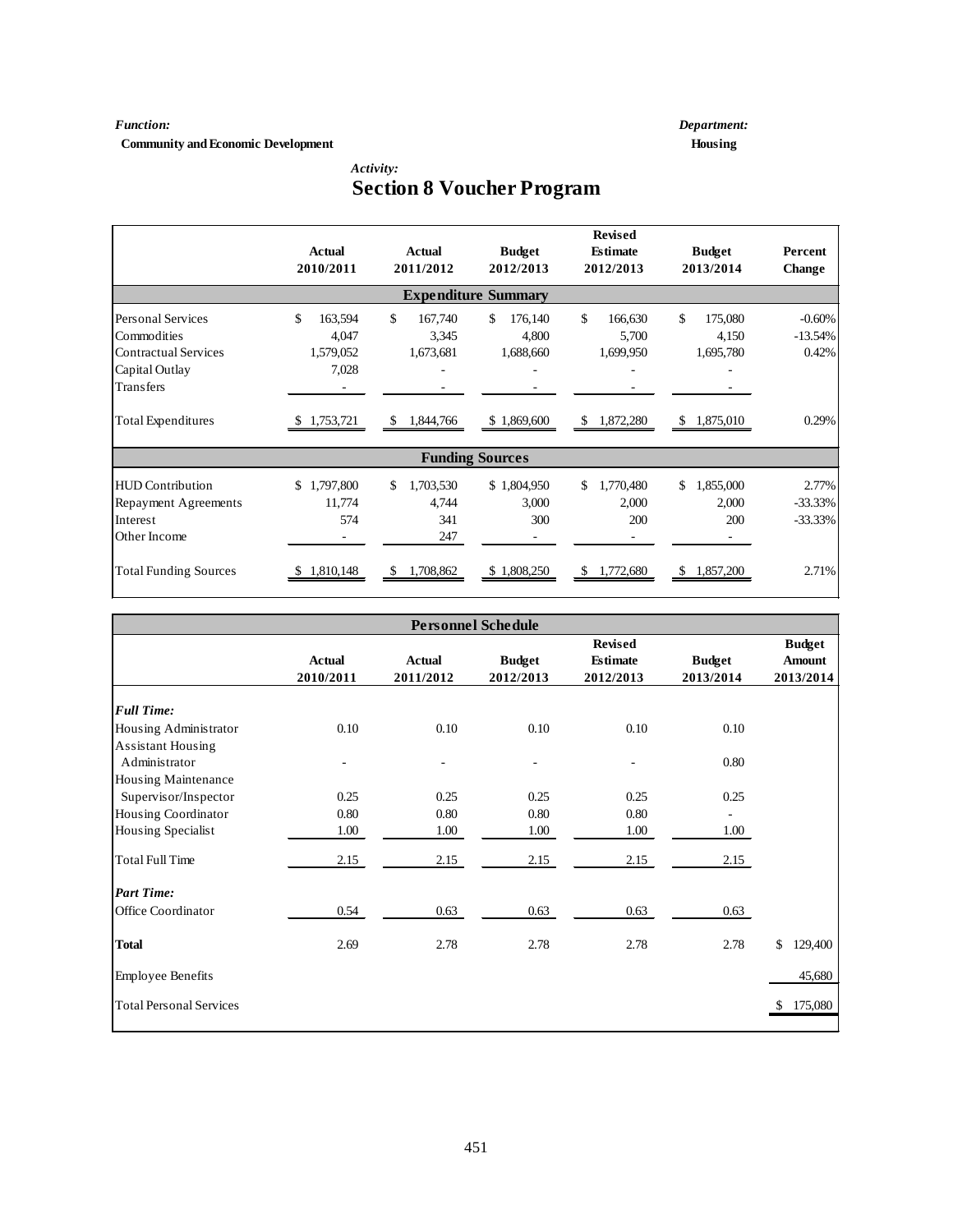**Community and Economic Development Housing** 

*Function: Department:*

 *Activity:*

# **Family Self Sufficiency Program**

|                              |    | <b>Actual</b><br>2010/2011 |     | <b>Actual</b><br>2011/2012 |    | <b>Budget</b><br>2012/2013 |               | <b>Revised</b><br><b>Estimate</b><br>2012/2013 |    | <b>Budget</b><br>2013/2014 | Percent<br>Change |
|------------------------------|----|----------------------------|-----|----------------------------|----|----------------------------|---------------|------------------------------------------------|----|----------------------------|-------------------|
| <b>Expenditure Summary</b>   |    |                            |     |                            |    |                            |               |                                                |    |                            |                   |
| <b>Personal Services</b>     | \$ | 43,153                     | \$  | 48,947                     | \$ | 53,270                     | \$            | 58,560                                         | \$ | 60,600                     | 13.76%            |
| Commodities                  |    | 279                        |     | 189                        |    | 200                        |               | 350                                            |    | 350                        | 75.00%            |
| <b>Contractual Services</b>  |    | 2,265                      |     | 1,082                      |    | 1,760                      |               | 1,850                                          |    | 1,720                      | $-2.27%$          |
| Capital Outlay               |    |                            |     | ٠                          |    |                            |               |                                                |    |                            |                   |
| Transfers                    |    |                            |     |                            |    |                            |               |                                                |    |                            |                   |
| <b>Total Expenditures</b>    |    | 45,697                     | -\$ | 50,218                     | \$ | 55,230                     | $\mathcal{S}$ | 60,760                                         | \$ | 62,670                     | 13.47%            |
|                              |    |                            |     | <b>Funding Sources</b>     |    |                            |               |                                                |    |                            |                   |
| <b>HUD</b> Contribution      | \$ | 43,153                     | \$  | 48,947                     | \$ | 53,270                     | \$            | 58,560                                         | \$ | 60,600                     | 13.76%            |
| Section 8 HUD Admin Funds    |    | 2,544                      |     | 1,271                      |    | 1,960                      |               | 2,200                                          |    | 2,070                      | 5.61%             |
| <b>Total Funding Sources</b> |    | 45,697                     | \$  | 50,218                     | \$ | 55,230                     | \$            | 60,760                                         | \$ | 62,670                     | 13.47%            |

|                                         |                            |                            | <b>Personnel Schedule</b>  |                                                |                            |                                             |
|-----------------------------------------|----------------------------|----------------------------|----------------------------|------------------------------------------------|----------------------------|---------------------------------------------|
|                                         | <b>Actual</b><br>2010/2011 | <b>Actual</b><br>2011/2012 | <b>Budget</b><br>2012/2013 | <b>Revised</b><br><b>Estimate</b><br>2012/2013 | <b>Budget</b><br>2013/2014 | <b>Budget</b><br><b>Amount</b><br>2013/2014 |
| <b>Full Time:</b><br>Housing Specialist | 1.00                       | 1.00                       | 1.00                       | 1.00                                           | 1.00                       | 45,970<br>\$                                |
| <b>Employee Benefits</b>                |                            |                            |                            |                                                |                            | 14,630                                      |
| <b>Total Personal Services</b>          |                            |                            |                            |                                                |                            | 60,600                                      |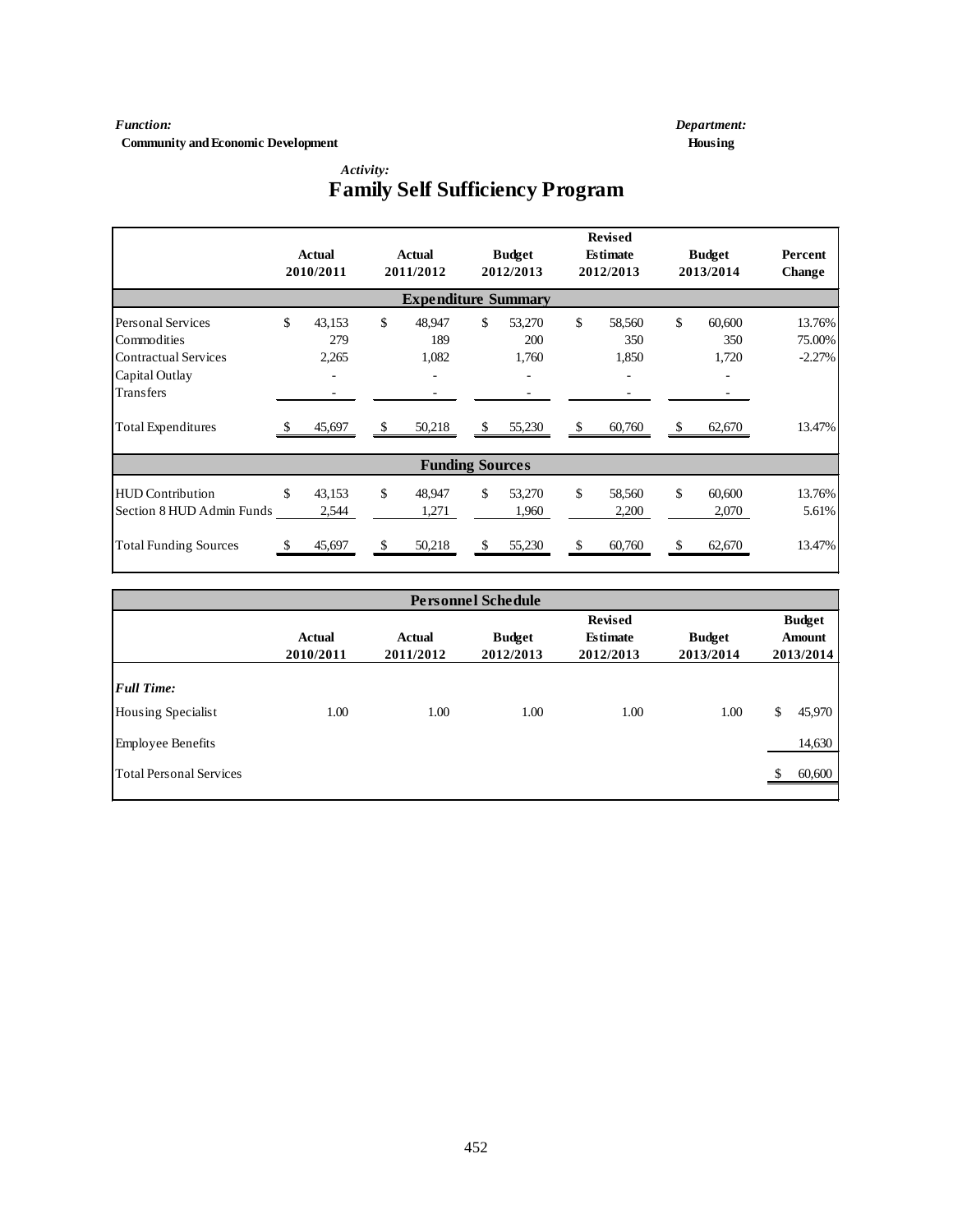# **Public Housing Home Ownership Program Fund Statement**

|                                                                |              | <b>Actual</b><br>2010/2011 |              | <b>Actual</b><br>2011/2012 | <b>Budget</b><br>2012/2013 |              | Revised<br><b>Estimate</b><br>2012/2013 |      | <b>Budget</b><br>2013/2014 |
|----------------------------------------------------------------|--------------|----------------------------|--------------|----------------------------|----------------------------|--------------|-----------------------------------------|------|----------------------------|
| Beginning Balance, July 1                                      | \$           | 130,841                    | \$           | 112,272                    | 162,672                    | \$           | 166,945                                 | \$   | 143,545                    |
| Revenues:                                                      |              |                            |              |                            |                            |              |                                         |      |                            |
| <b>HUD Counseling Grant</b>                                    | \$           | 9,769                      | \$           | 1,699                      | \$<br>$\Omega$             | \$           | $\mathbf{0}$                            | \$   | $\mathbf{0}$               |
| <b>Local Housing Trust Funds</b><br>Transfer from CDBG Fund:   |              | 5,000                      |              | 23,303                     | 20,000                     |              | 19,800                                  |      | 17,000                     |
| Housing Rehab Reimbursements<br><b>Transfer Scattered Site</b> |              | $\mathbf{0}$               |              | $\boldsymbol{0}$           | $\boldsymbol{0}$           |              | $\mathbf{0}$                            |      | 10,000                     |
| Property Sale Proceeds                                         |              | $\mathbf{0}$               |              | 65,277                     | $\mathbf{0}$               |              | $\Omega$                                |      | $\mathbf{0}$               |
| Interest                                                       |              | 243                        |              | 252                        | 300                        |              | 100                                     |      | 100                        |
| Other                                                          |              | $\mathbf{0}$               |              | 3,649                      | $\mathbf{0}$               |              | $\mathbf{0}$                            |      | $\mathbf{0}$               |
| <b>Total Revenues</b>                                          | $\mathbb{S}$ | 15,012                     | $\mathbb{S}$ | 94,180                     | \$<br>20,300               | $\mathbb{S}$ | 19,900                                  | $\$$ | 27,100                     |
| Funds Available                                                | \$           | 145,853                    | \$           | 206,452                    | \$<br>182,972              | \$           | 186,845                                 | \$   | 170,645                    |
| Expenditures                                                   |              | 33,581                     |              | 39,507                     | 42,600                     |              | 43,300                                  |      | 55,000                     |
| Ending Balance, June 30                                        | -8           | 112,272                    | \$           | 166,945                    | 140,372                    | \$           | 143,545                                 |      | 115,645                    |
|                                                                |              |                            |              |                            |                            |              |                                         |      |                            |
| Increase (Decrease) in                                         |              |                            |              |                            |                            |              |                                         |      |                            |
| <b>Fund Balance (1)</b>                                        | \$           | (18, 569)                  | \$           | 54,673                     | \$<br>(22,300)             | \$           | (23, 400)                               | \$   | (27,900)                   |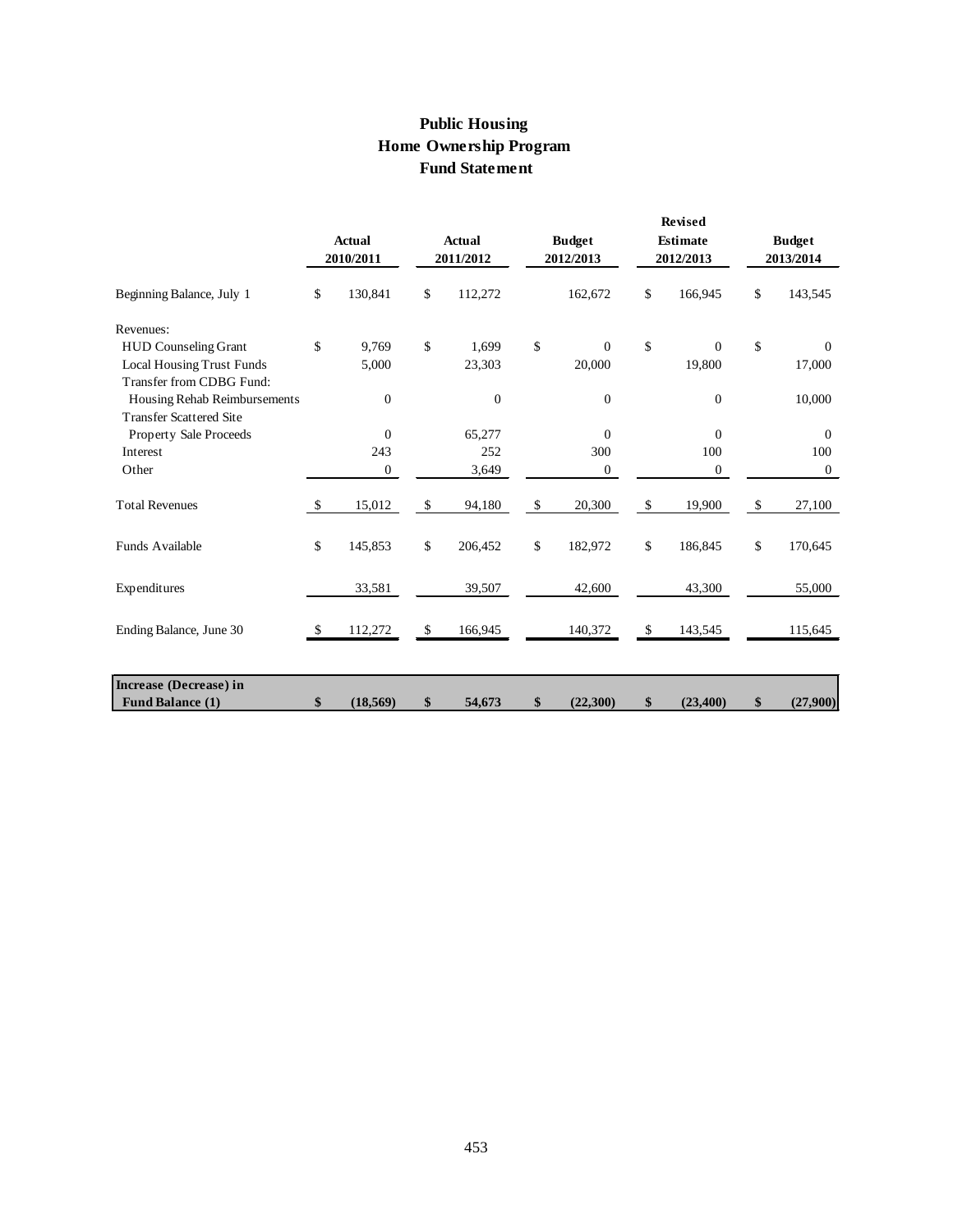#### *Function: Department:*

**Community and Economic Development Housing** 

 *Activity:*

|                                |     | <b>Actual</b><br>2010/2011 |     | Actual<br>2011/2012        |                    | <b>Budget</b><br>2012/2013 | <b>Revised</b><br><b>Fstimate</b><br>2012/2013 | <b>Budget</b><br>2013/2014 | <b>Percent</b><br><b>Change</b> |
|--------------------------------|-----|----------------------------|-----|----------------------------|--------------------|----------------------------|------------------------------------------------|----------------------------|---------------------------------|
|                                |     |                            |     | <b>Expenditure Summary</b> |                    |                            |                                                |                            |                                 |
| <b>Personal Services</b>       | \$  | 29,666                     | \$  | 35,353                     | \$                 | 37,000                     | \$<br>36,900                                   | \$<br>38,300               | 3.51%                           |
| Commodities                    |     | 206                        |     | 649                        |                    | 600                        | 700                                            | 700                        | 16.67%                          |
| <b>Contractual Services</b>    |     | 3,709                      |     | 3,504                      |                    | 5,000                      | 5,700                                          | 16,000                     | 220.00%                         |
| Capital Outlay                 |     |                            |     |                            |                    |                            |                                                |                            |                                 |
| Transfers                      |     |                            |     |                            |                    |                            |                                                |                            |                                 |
| <b>Total Expenditures</b>      | -8  | 33,581                     | -\$ | 39,506                     | <sup>\$</sup>      | 42,600                     | \$<br>43,300                                   | \$<br>55,000               | 29.11%                          |
|                                |     |                            |     | <b>Funding Sources</b>     |                    |                            |                                                |                            |                                 |
| <b>Transfer Scattered Site</b> |     |                            |     |                            |                    |                            |                                                |                            |                                 |
| Property Sale Proceeds         | \$  |                            | \$  | 65,277                     | \$                 |                            | \$                                             | \$                         |                                 |
| HUD Counseling Grant           |     | 9,769                      |     | 1.699                      |                    |                            |                                                |                            |                                 |
| Local Housing Trust Fund       |     | 5,000                      |     | 23,303                     |                    | 20,000                     | 19,800                                         | 17,000                     | $-15.00\%$                      |
| Transfer from CDBG Fund -      |     |                            |     |                            |                    |                            |                                                |                            |                                 |
| Housing Rehab Reimbursements   |     |                            |     |                            |                    |                            |                                                | 10,000                     |                                 |
| Interest                       |     | 243                        |     | 252                        |                    | 300                        | 100                                            | 100                        | $-66.67%$                       |
| Other                          |     |                            |     | 3,649                      |                    |                            |                                                |                            |                                 |
| <b>Total Funding Sources</b>   | -\$ | 15,012                     | \$  | 94,180                     | $\mathbf{\hat{S}}$ | 20,300                     | \$<br>19,900                                   | \$<br>27,100               | 33.50%                          |

# **Home Ownership Program**

|                                |                            |                            | <b>Personnel Schedule</b>  |                                                |                            |                                             |
|--------------------------------|----------------------------|----------------------------|----------------------------|------------------------------------------------|----------------------------|---------------------------------------------|
|                                | <b>Actual</b><br>2010/2011 | <b>Actual</b><br>2011/2012 | <b>Budget</b><br>2012/2013 | <b>Revised</b><br><b>Estimate</b><br>2012/2013 | <b>Budget</b><br>2013/2014 | <b>Budget</b><br><b>Amount</b><br>2013/2014 |
| <b>Full Time:</b>              |                            |                            |                            |                                                |                            |                                             |
| <b>Housing Specialist</b>      | 0.50                       | 0.50                       | 0.50                       | 0.50                                           | 0.50                       |                                             |
| Housing Administator           | -                          | ۰                          | 0.05                       | 0.05                                           | 0.05                       |                                             |
| <b>Total</b>                   | 0.50                       | 0.50                       | 0.55                       | 0.55                                           | 0.55                       | \$<br>25,900                                |
| <b>Employee Benefits</b>       |                            |                            |                            |                                                |                            | 12,400                                      |
| <b>Total Personal Services</b> |                            |                            |                            |                                                |                            | 38,300                                      |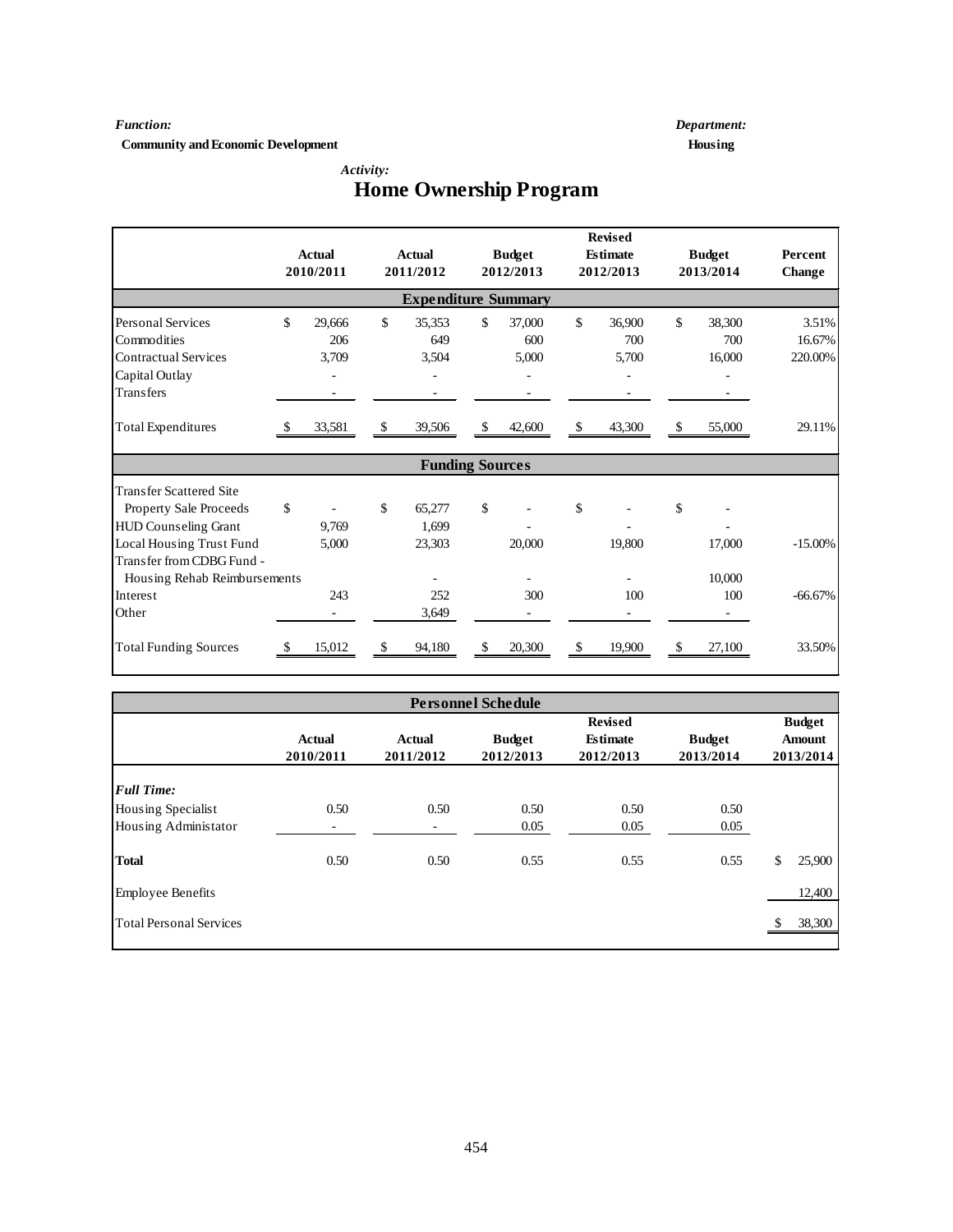# **Public Housing Sunset Park Education Program Fund Statement**

|                              |          |                            |    |                            |    |                            |               | <b>Revised</b>               |    |                            |  |
|------------------------------|----------|----------------------------|----|----------------------------|----|----------------------------|---------------|------------------------------|----|----------------------------|--|
|                              |          | <b>Actual</b><br>2010/2011 |    | <b>Actual</b><br>2011/2012 |    | <b>Budget</b><br>2012/2013 |               | <b>Estimate</b><br>2012/2013 |    | <b>Budget</b><br>2013/2014 |  |
| Beginning Balance, July 1    | \$       | $\overline{0}$             | \$ | 4,407                      |    | 2,707                      | \$            | 10,680                       |    | 10,580                     |  |
| Revenues:                    |          |                            |    |                            |    |                            |               |                              |    |                            |  |
| United Way Contributions     | \$       | $\mathbf{0}$               | \$ | 19,950                     | \$ | 19,500                     | $\mathbb{S}$  | 15,000                       | \$ | 15,000                     |  |
| Other Contributions          |          | 6,215                      |    | 145                        |    | $\Omega$                   |               | 1,300                        |    | 1,300                      |  |
| Interest                     |          | $\Omega$                   |    | 20                         |    | $\Omega$                   |               | $\Omega$                     |    | $\Omega$                   |  |
| Other                        |          | 3,900                      |    | 300                        |    | $\overline{0}$             |               | $\overline{0}$               |    | $\mathbf{0}$               |  |
| Transfer from CDBG Fund:     |          |                            |    |                            |    |                            |               |                              |    |                            |  |
| Housing Rehab Reimbursements |          | $\boldsymbol{0}$           |    | $\boldsymbol{0}$           |    | $\boldsymbol{0}$           |               | 4,800(1)                     |    | $1,800$ (1)                |  |
| <b>Total Revenues</b>        | \$       | 10,115                     | \$ | 20,415                     | \$ | 19,500                     | \$            | 21,100                       | \$ | 18,100                     |  |
| Funds Available              | \$       | 10,115                     | \$ | 24,822                     | \$ | 22,207                     | $\mathbb{S}$  | 31,780                       | \$ | 28,680                     |  |
| Expenditures                 |          | 5,708                      |    | 14,142                     |    | 19,500                     |               | 21,200                       |    | 18,400                     |  |
| Ending Balance, June 30      | <b>S</b> | 4,407                      | \$ | 10,680                     |    | 2,707                      | <sup>\$</sup> | 10,580                       |    | 10,280                     |  |
| Increase (Decrease) in       |          |                            |    |                            |    |                            |               |                              |    |                            |  |
|                              |          |                            |    |                            |    |                            |               |                              |    |                            |  |
| <b>Fund Balance</b>          | \$       | 4,407                      | \$ | 6,273                      | \$ | $\bf{0}$                   | \$            | (100)                        | \$ | (300)                      |  |

1. A total of \$10,000 has been allocated to the Sunset Park Children's Education program from CDBG housing rehab funds returned in accordance with provisions of the Housing Rehab program.